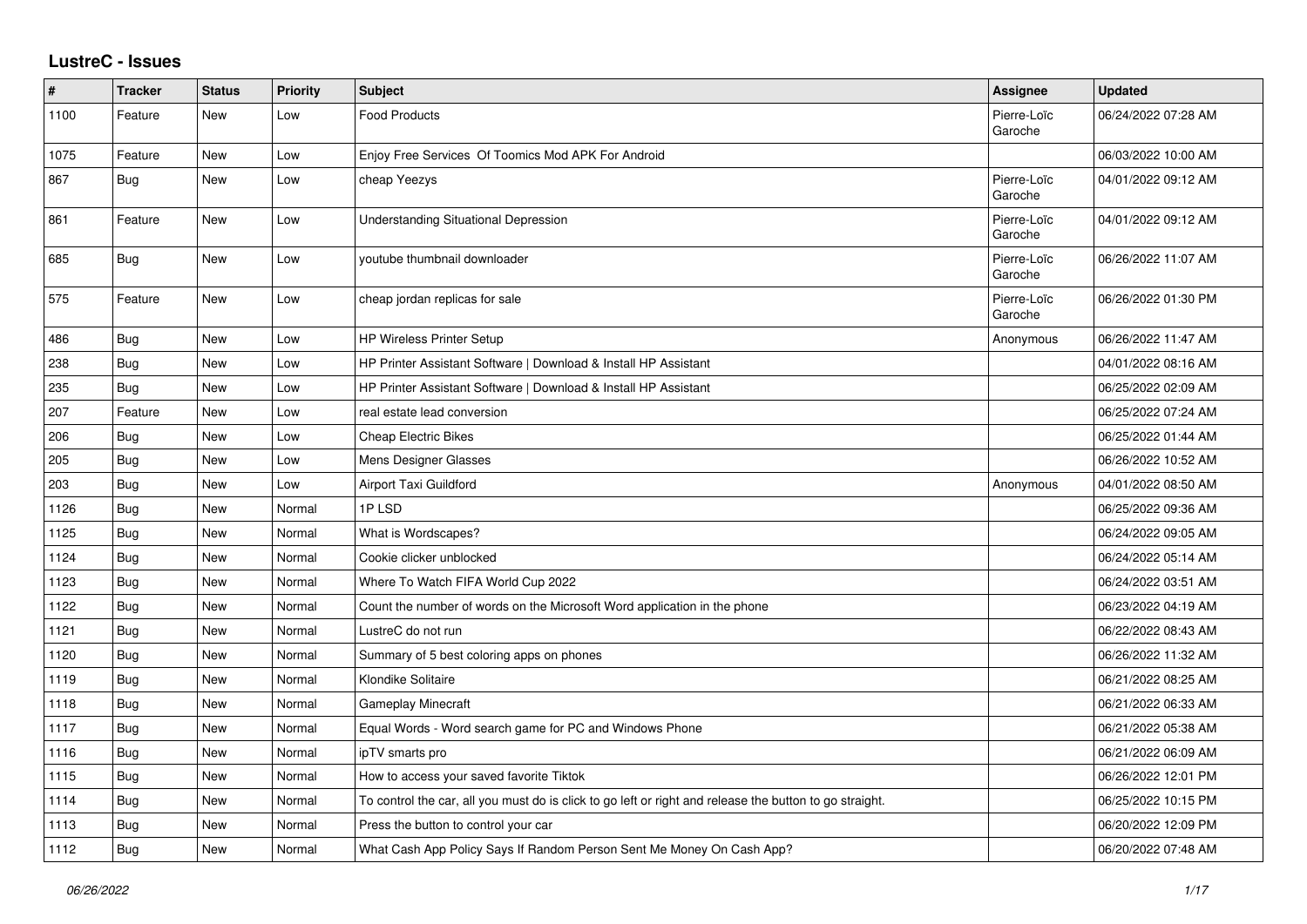| $\pmb{\#}$ | <b>Tracker</b> | <b>Status</b> | <b>Priority</b> | Subject                                                                                                                                                  | Assignee               | <b>Updated</b>      |
|------------|----------------|---------------|-----------------|----------------------------------------------------------------------------------------------------------------------------------------------------------|------------------------|---------------------|
| 1111       | Bug            | New           | Normal          | LOLBeans is a fun battle royale game where you race with other players while avoiding obstacles. Reach the end<br>of the course in competitive gameplay! |                        | 06/26/2022 09:17 AM |
| 1110       | <b>Bug</b>     | <b>New</b>    | Normal          | Six Guns Mod Apk Answers Your Questions                                                                                                                  | Pierre-Loïc<br>Garoche | 06/20/2022 04:42 AM |
| 1109       | Feature        | <b>New</b>    | Normal          | Six Guns Mod Apk Answers Your Questions                                                                                                                  | Christophe<br>Garion   | 06/26/2022 09:12 AM |
| 1108       | Bug            | <b>New</b>    | Normal          | Six Guns Mod Apk Answers Your Questions                                                                                                                  |                        | 06/20/2022 04:37 AM |
| 1106       | Bug            | <b>New</b>    | Normal          | How Do I Get Cash App ++ Without Confronting Any Technical Glitches?                                                                                     |                        | 06/25/2022 09:53 PM |
| 1104       | Bug            | New           | Normal          | Idle game fix bug                                                                                                                                        |                        | 06/17/2022 04:35 AM |
| 1103       | <b>Bug</b>     | <b>New</b>    | Normal          | Idle game fix bug                                                                                                                                        |                        | 06/25/2022 09:08 PM |
| 1102       | Bug            | New           | Normal          | Charlottesville Travel Guide?                                                                                                                            |                        | 06/26/2022 07:44 AM |
| 1101       | <b>Bug</b>     | <b>New</b>    | Normal          | How to Delete Cash App History at once?                                                                                                                  |                        | 06/16/2022 06:49 AM |
| 1099       | Feature        | <b>New</b>    | Normal          | Whatsapp Plus - A New Way Of Communicating                                                                                                               |                        | 06/15/2022 10:48 AM |
| 1098       | Bug            | New           | Normal          | Life of a Fisherman                                                                                                                                      |                        | 06/15/2022 08:10 AM |
| 1097       | <b>Bug</b>     | <b>New</b>    | Normal          | Race and experience new life.                                                                                                                            |                        | 06/21/2022 09:35 AM |
| 1096       | Bug            | New           | Normal          | Race and experience new life.                                                                                                                            |                        | 06/15/2022 04:45 AM |
| 1094       | Bug            | <b>New</b>    | Normal          | What time does direct deposit hit Cash App?                                                                                                              |                        | 06/14/2022 03:27 PM |
| 1093       | Bug            | New           | Normal          | Uniswap Exchange                                                                                                                                         | Christophe<br>Garion   | 06/14/2022 11:55 AM |
| 1092       | <b>Bug</b>     | <b>New</b>    | Normal          | Ellison Estate Vineyard                                                                                                                                  |                        | 06/20/2022 12:03 PM |
| 1091       | Bug            | <b>New</b>    | Normal          | Find family fun indoors and outdoors in the Jungfrau Region                                                                                              |                        | 06/14/2022 09:33 AM |
| 1090       | Bug            | New           | Normal          | Pay Someone To Do My Assignment                                                                                                                          |                        | 06/11/2022 03:15 PM |
| 1089       | <b>Bug</b>     | <b>New</b>    | Normal          | Pay Someone To Do My Assignment                                                                                                                          |                        | 06/15/2022 04:44 AM |
| 1088       | Bug            | New           | Normal          | Health And Fitness Tips 2022                                                                                                                             | Pierre-Loïc<br>Garoche | 06/20/2022 06:42 AM |
| 1087       | Bug            | <b>New</b>    | Normal          | How do new writers start out?                                                                                                                            |                        | 06/10/2022 03:25 PM |
| 1085       | Feature        | New           | Normal          | dcvghdcc asgdvgd dveduqwv ajdhvwd                                                                                                                        |                        | 06/09/2022 03:46 PM |
| 1084       | <b>Bug</b>     | New           | Normal          | <b>Trippie Redd</b>                                                                                                                                      |                        | 06/11/2022 09:05 AM |
| 1083       | <b>Bug</b>     | <b>New</b>    | Normal          | coin base review                                                                                                                                         |                        | 06/11/2022 09:13 AM |
| 1082       | Bug            | New           | Normal          | Reset chime bank password without phone number                                                                                                           |                        | 06/15/2022 11:56 AM |
| 1081       | Feature        | <b>New</b>    | Normal          | drift boss- the best driftitng game                                                                                                                      |                        | 06/15/2022 05:56 AM |
| 1080       | <b>Bug</b>     | New           | Normal          | How to use Math Wallet   Nexo wallet   CoinTiger Exchange                                                                                                |                        | 06/15/2022 11:56 AM |
| 1079       | Bug            | New           | Normal          | How to get cheap psychology assignment?                                                                                                                  |                        | 06/15/2022 06:00 AM |
| 1078       | Bug            | New           | Normal          | What Bank Is Cash App On Plaid? Find Clarity And Assistance                                                                                              |                        | 06/15/2022 11:56 AM |
| 1077       | <b>Bug</b>     | New           | Normal          | Les excellentes façons d'utiliser ces images                                                                                                             |                        | 06/26/2022 02:59 PM |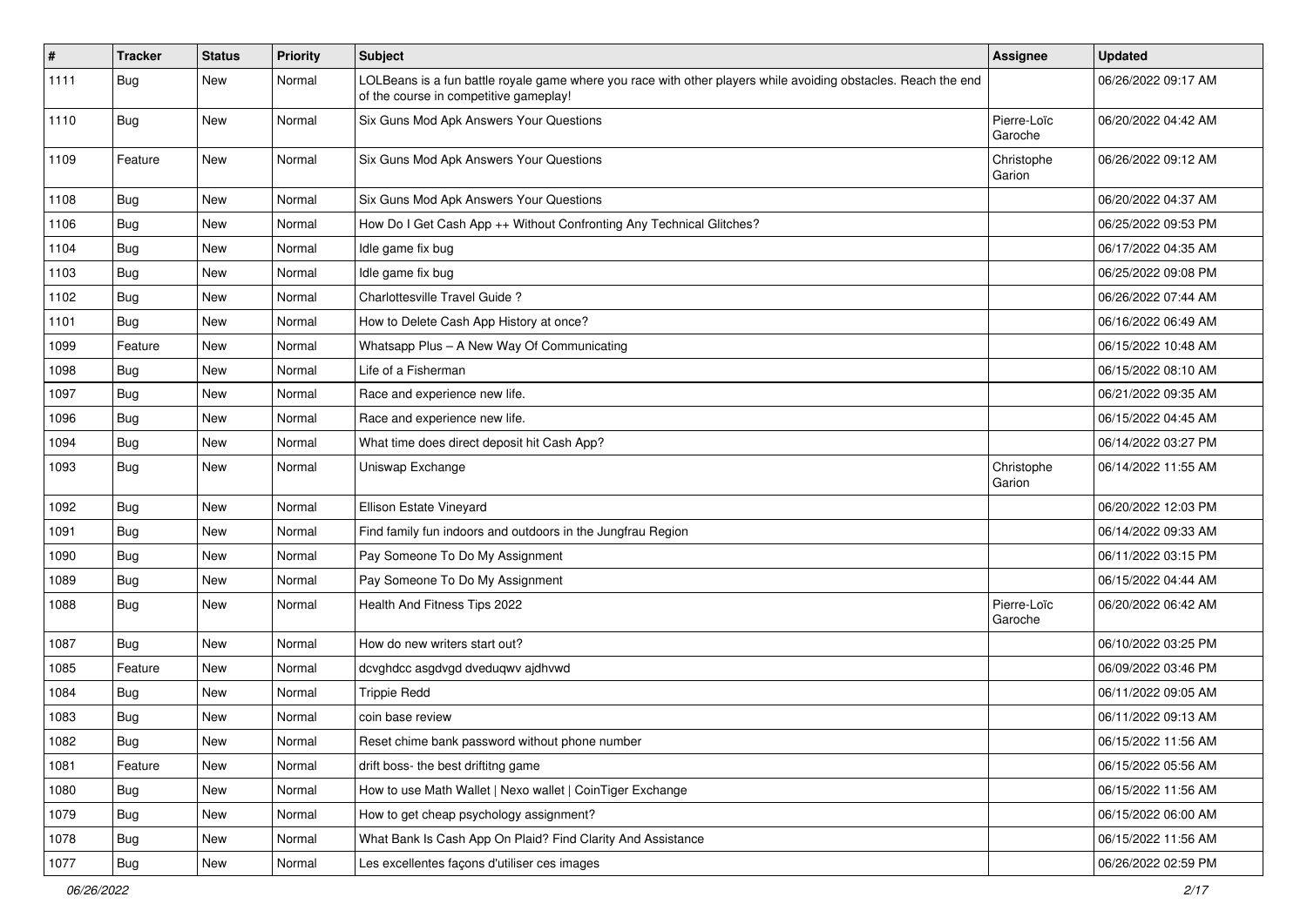| $\pmb{\#}$ | <b>Tracker</b> | <b>Status</b> | <b>Priority</b> | Subject                                                     | Assignee               | <b>Updated</b>      |
|------------|----------------|---------------|-----------------|-------------------------------------------------------------|------------------------|---------------------|
| 1076       | <b>Bug</b>     | New           | Normal          | DedicatedHosting4u                                          |                        | 06/11/2022 09:15 AM |
| 1074       | Bug            | New           | Normal          | Dissertation writing help at economical rates!              | Christophe<br>Garion   | 06/06/2022 04:48 PM |
| 1073       | <b>Bug</b>     | New           | Normal          | Cricut Design Space                                         |                        | 06/07/2022 09:34 PM |
| 1072       | Bug            | <b>New</b>    | Normal          | ij.start canon                                              |                        | 06/21/2022 06:56 PM |
| 1071       | <b>Bug</b>     | New           | Normal          | Cinema HD Review - Cinemahdy2.net                           |                        | 06/21/2022 06:54 PM |
| 1070       | Feature        | <b>New</b>    | Normal          | <b>Tableau Consulting Expertise</b>                         |                        | 06/09/2022 11:50 AM |
| 1069       | <b>Bug</b>     | New           | Normal          | how to get cash app support phone number 24*7 available     |                        | 06/21/2022 08:36 PM |
| 1068       | <b>Bug</b>     | New           | Normal          | 123.hp.com/laserjet                                         |                        | 05/31/2022 12:22 PM |
| 1067       | <b>Bug</b>     | <b>New</b>    | Normal          | Cricut.com/setup                                            |                        | 05/31/2022 12:19 PM |
| 1065       | Bug            | New           | Normal          | The top foreign language training game in 2022              |                        | 06/07/2022 04:05 AM |
| 1064       | Bug            | New           | Normal          | How to delete Cash App history?                             | Pierre-Loïc<br>Garoche | 06/11/2022 10:29 AM |
| 1063       | <b>Bug</b>     | <b>New</b>    | Normal          | 123.hp.com/laserjet                                         |                        | 05/28/2022 12:27 PM |
| 1062       | <b>Bug</b>     | <b>New</b>    | Normal          | Cricut.com/setup                                            |                        | 05/28/2022 12:26 PM |
| 1061       | <b>Bug</b>     | New           | Normal          | Cricut.com/setup                                            |                        | 05/28/2022 12:24 PM |
| 1060       | <b>Bug</b>     | New           | Normal          | How to Use Panda Helper to Speed Up Your iOS                |                        | 05/28/2022 09:12 AM |
| 1059       | <b>Bug</b>     | <b>New</b>    | Normal          | 123.hp.com/laserjet                                         |                        | 05/28/2022 08:29 AM |
| 1058       | <b>Bug</b>     | New           | Normal          | Cricut.com/setup                                            |                        | 05/28/2022 08:28 AM |
| 1057       | Bug            | New           | Normal          | <b>CCPlay Education Edition APK</b>                         |                        | 06/07/2022 04:07 AM |
| 1056       | Feature        | New           | Normal          | Online Class Issues                                         |                        | 05/28/2022 12:44 AM |
| 1055       | Bug            | New           | Normal          | seo apk                                                     | Pierre-Loïc<br>Garoche | 05/27/2022 06:23 AM |
| 1054       | <b>Bug</b>     | New           | Normal          | Apkmodule                                                   | Pierre-Loïc<br>Garoche | 05/26/2022 03:37 PM |
| 1053       | <b>Bug</b>     | <b>New</b>    | Normal          | <b>Game Geometry Dash</b>                                   |                        | 05/26/2022 11:30 AM |
| 1052       | Bug            | New           | Normal          | Build Now GG is a new battle royale game.                   |                        | 05/26/2022 04:24 AM |
| 1051       | Bug            | New           | Normal          | Dental Supplies USA                                         |                        | 06/11/2022 09:20 PM |
| 1050       | Feature        | New           | Normal          | Best Smart Phone Repair in Delhi                            |                        | 05/25/2022 10:33 AM |
| 1049       | Feature        | New           | Normal          | IT Software Company In Delhi                                |                        | 05/27/2022 05:24 AM |
| 1048       | Bug            | New           | Normal          | So zeigen Sie ein Instagram-Profilbild an und vergrößern es |                        | 05/25/2022 06:56 AM |
| 1047       | Bug            | New           | Normal          | Opensea                                                     | Corentin<br>Lauverjat  | 05/24/2022 02:32 PM |
| 1046       | <b>Bug</b>     | New           | Normal          | 123.hp.com/laserjet                                         |                        | 05/24/2022 10:46 AM |
| 1045       | Bug            | New           | Normal          | Cricut.com/setup                                            |                        | 05/24/2022 10:45 AM |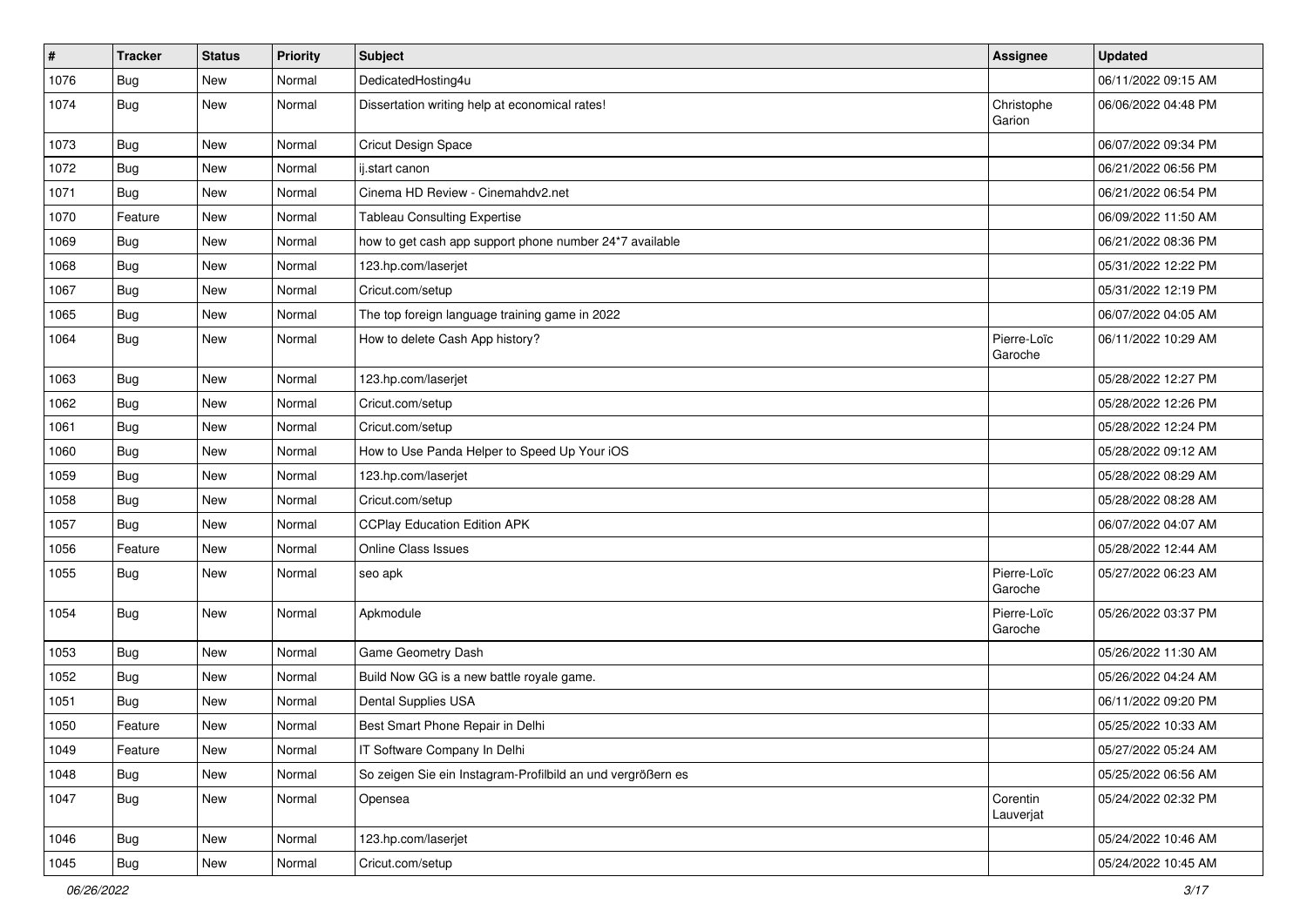| $\vert$ # | Tracker    | <b>Status</b> | <b>Priority</b> | <b>Subject</b>                                                             | <b>Assignee</b>        | <b>Updated</b>      |
|-----------|------------|---------------|-----------------|----------------------------------------------------------------------------|------------------------|---------------------|
| 1044      | <b>Bug</b> | New           | Normal          | Can I Disapprove If Random Person Sent Me Money On Cash App?               |                        | 05/26/2022 03:51 PM |
| 1043      | Bug        | <b>New</b>    | Normal          | What Is The Right Way To Troubleshoot Cash App Transfer Failed Problems?   |                        | 05/25/2022 01:16 PM |
| 1042      | Bug        | New           | Normal          | How to set up direct deposit on cash app?                                  |                        | 05/25/2022 01:17 PM |
| 1041      | Bug        | New           | Normal          | Count words in Word on the computer                                        |                        | 05/27/2022 02:16 PM |
| 1040      | Bug        | <b>New</b>    | Normal          | thabet                                                                     |                        | 05/19/2022 08:05 PM |
| 1039      | Bug        | New           | Normal          | How to Get Tickmill Bonuses for Free                                       |                        | 05/26/2022 05:43 PM |
| 1038      | <b>Bug</b> | New           | Normal          | How to Fix Canon Printer Offline ISsue                                     | Pierre-Loïc<br>Garoche | 05/27/2022 05:25 AM |
| 1037      | Feature    | New           | Normal          | 1p lsd                                                                     | Christophe<br>Garion   | 05/19/2022 05:25 AM |
| 1036      | <b>Bug</b> | New           | Normal          | <b>VPS Material</b>                                                        |                        | 05/18/2022 09:34 PM |
| 1035      | <b>Bug</b> | New           | Normal          | how to relieve spam score                                                  | Pierre-Loïc<br>Garoche | 05/18/2022 11:39 AM |
| 1034      | Bug        | New           | Normal          | Download Teaching Feeling For Android                                      |                        | 05/20/2022 09:25 AM |
| 1033      | <b>Bug</b> | New           | Normal          | The best slope 2 online games to play right now                            |                        | 05/17/2022 10:55 AM |
| 1032      | <b>Bug</b> | New           | Normal          | How To Play The Wordle Game                                                |                        | 05/17/2022 10:37 AM |
| 1031      | Bug        | New           | Normal          | <b>IAFT Traders Union</b>                                                  |                        | 05/16/2022 03:14 PM |
| 1030      | Bug        | New           | Normal          | <b>IAFT Traders Union</b>                                                  |                        | 05/16/2022 03:13 PM |
| 1029      | <b>Bug</b> | New           | Normal          | 5 Reasons Why People Love Coloring Pages?                                  |                        | 05/16/2022 11:53 AM |
| 1028      | Bug        | New           | Normal          | The Best Free Online Game to Play with Friends                             |                        | 05/16/2022 05:00 AM |
| 1027      | Bug        | <b>New</b>    | Normal          | Word hurdle: Viral and Fun Online Game                                     |                        | 06/25/2022 06:13 PM |
| 1026      | <b>Bug</b> | New           | Normal          | New Puzzle Game for All Age - Dordle                                       |                        | 06/25/2022 06:17 PM |
| 1025      | Bug        | New           | Normal          | how to change the logo in wordpress                                        |                        | 06/25/2022 06:20 PM |
| 1024      | <b>Bug</b> | New           | Normal          | How to choose the right broker                                             |                        | 06/25/2022 06:23 PM |
| 1023      | Bug        | <b>New</b>    | Normal          | Questions That Are Typically Asked About Trap The Cat                      |                        | 05/14/2022 03:51 AM |
| 1022      | Bug        | <b>New</b>    | Normal          | 123.hp.com/laserjet                                                        |                        | 05/13/2022 01:25 PM |
| 1021      | <b>Bug</b> | New           | Normal          | Cricut.com/setup                                                           |                        | 05/26/2022 12:21 AM |
| 1020      | <b>Bug</b> | New           | Normal          | Cricut.com/setup                                                           |                        | 05/13/2022 11:14 AM |
| 1019      | Bug        | New           | Normal          | Cricut.com/setup                                                           |                        | 05/13/2022 11:13 AM |
| 1018      | Bug        | New           | Normal          | So erhalten Sie ein kostenloses Hörbuch                                    |                        | 06/26/2022 01:15 PM |
| 1017      | Feature    | New           | Normal          | fleeing the complex                                                        | Hamza Bourbouh         | 05/13/2022 06:33 AM |
| 1016      | <b>Bug</b> | New           | Normal          | Klondike Solitaire                                                         |                        | 05/12/2022 09:03 AM |
| 1015      | <b>Bug</b> | New           | Normal          | Is it possible to send books for free?                                     |                        | 05/11/2022 04:05 PM |
| 1014      | <b>Bug</b> | New           | Normal          | how to get chime routing and account number ? chime routing number florida |                        | 05/11/2022 12:42 PM |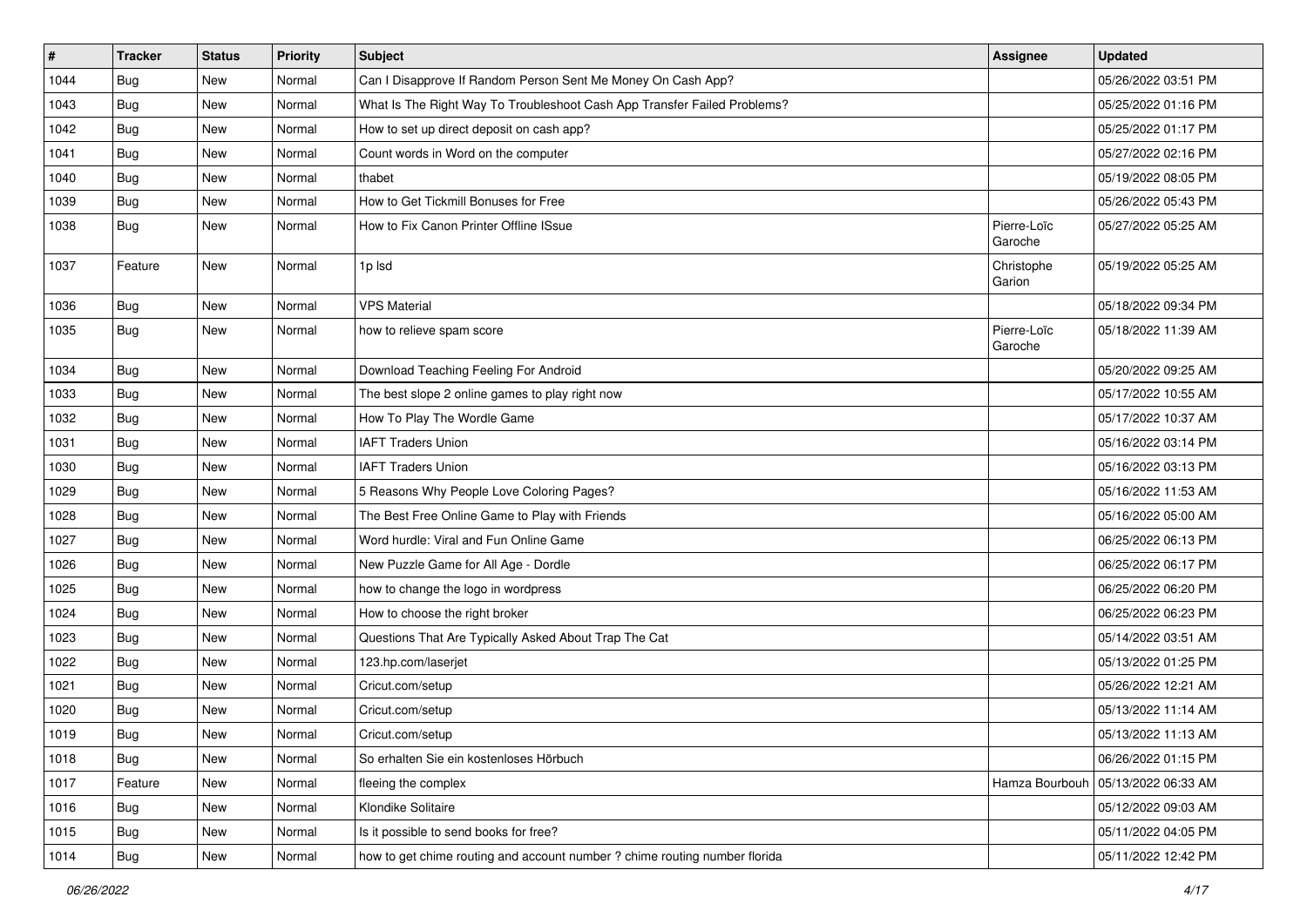| $\sharp$ | <b>Tracker</b> | <b>Status</b> | <b>Priority</b> | <b>Subject</b>                                                                | <b>Assignee</b>        | <b>Updated</b>      |
|----------|----------------|---------------|-----------------|-------------------------------------------------------------------------------|------------------------|---------------------|
| 1013     | Bug            | New           | Normal          | ij.start canon                                                                |                        | 05/11/2022 11:31 AM |
| 1012     | Bug            | New           | Normal          | Cricut.com/setup                                                              |                        | 05/11/2022 11:30 AM |
| 1011     | Bug            | New           | Normal          | Summary of 10 best coloring apps on phones                                    |                        | 05/11/2022 10:58 AM |
| 1010     | Bug            | New           | Normal          | what are the requirements to borrow money from cash app ? cash app borrow app | Pierre-Loïc<br>Garoche | 05/11/2022 09:29 AM |
| 1009     | Bug            | New           | Normal          | How to change routing number on Cash App?                                     |                        | 05/11/2022 07:13 AM |
| 1008     | Bug            | New           | Normal          | Who was the first black woman to anchor a newscast?                           |                        | 05/10/2022 03:13 PM |
| 1007     | Bug            | New           | Normal          | "ij.start canon                                                               |                        | 05/18/2022 10:40 AM |
| 1006     | Bug            | New           | Normal          | Cricut.com/setup                                                              |                        | 05/10/2022 01:22 PM |
| 1004     | Bug            | New           | Normal          | you get to pinch and drag a man with a very flexible face                     |                        | 05/10/2022 10:59 AM |
| 1003     | Bug            | New           | Normal          | Drift F1 is a drifting car game inspired by F1's tracks.                      | Pierre-Loïc<br>Garoche | 05/10/2022 10:52 AM |
| 1002     | Bug            | New           | Normal          | <b>Chemistry Assignment Help</b>                                              |                        | 06/04/2022 09:58 AM |
| 1001     | <b>Bug</b>     | New           | Normal          | Venmo Keep Saying Error?                                                      |                        | 06/16/2022 02:11 PM |
| 1000     | Bug            | New           | Normal          | Super easy way to zoom photos and upload to Instagram                         | Christophe<br>Garion   | 05/07/2022 11:06 AM |
| 999      | Bug            | New           | Normal          | Is there a way to find Google Feud answers?                                   |                        | 05/07/2022 08:58 AM |
| 998      | Bug            | New           | Normal          | Is It Hard to Solve Wordle An                                                 |                        | 05/13/2022 06:39 PM |
| 997      | Bug            | New           | Normal          | 123.hp.com/laserjet                                                           |                        | 05/06/2022 05:33 AM |
| 996      | Bug            | New           | Normal          | Cricut.com/setup                                                              |                        | 05/06/2022 05:32 AM |
| 995      | Feature        | New           | Normal          | "ij.start canon                                                               |                        | 06/14/2022 03:27 PM |
| 994      | Feature        | New           | Normal          | Cricut.com/setup                                                              |                        | 06/26/2022 02:00 AM |
| 993      | <b>Bug</b>     | New           | Normal          | IO Games Free Online                                                          |                        | 06/26/2022 09:41 AM |
| 992      | Bug            | New           | Normal          | So vergrößern Sie Ihr Instagram-Profilbild                                    |                        | 05/04/2022 08:46 AM |
| 991      | Bug            | New           | Normal          | <b>MDMA MOLLY</b>                                                             |                        | 05/03/2022 12:03 AM |
| 990      | <b>Bug</b>     | New           | Normal          | Mushrooms                                                                     |                        | 06/26/2022 05:41 AM |
| 989      | Bug            | New           | Normal          | Barewoods Wax Cigar                                                           |                        | 06/26/2022 09:19 AM |
| 988      | Bug            | New           | Normal          | <b>Medicinal Mushrooms</b>                                                    |                        | 05/06/2022 06:06 AM |
| 987      | Bug            | New           | Normal          | <b>Medicinal Mushrooms</b>                                                    |                        | 05/02/2022 11:59 PM |
| 986      | <b>Bug</b>     | New           | Normal          | dbhdsvbhdf                                                                    | Christophe<br>Garion   | 05/01/2022 09:10 AM |
| 985      | Bug            | New           | Normal          | Find out the vitality of Facebook Phone Number:                               |                        | 05/06/2022 06:34 AM |
| 984      | <b>Bug</b>     | New           | Normal          | How to disable, permanently delete Twitter account on phone, PC               |                        | 06/26/2022 08:28 AM |
| 983      | <b>Bug</b>     | New           | Normal          | Finding issue in tekken 3 game?                                               |                        | 05/28/2022 02:34 PM |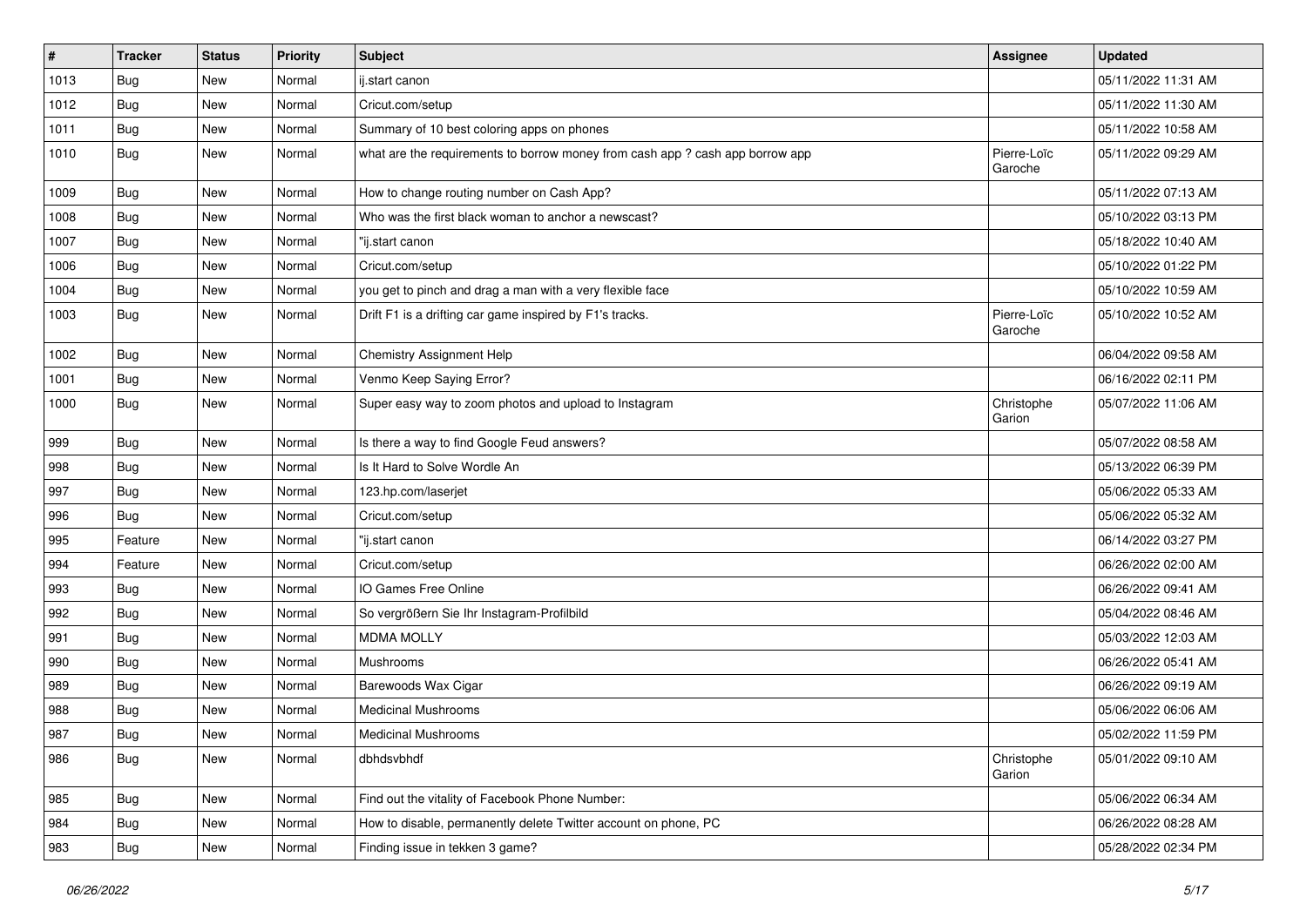| $\vert$ # | <b>Tracker</b> | <b>Status</b> | <b>Priority</b> | Subject                                                                                | Assignee               | <b>Updated</b>      |
|-----------|----------------|---------------|-----------------|----------------------------------------------------------------------------------------|------------------------|---------------------|
| 982       | <b>Bug</b>     | New           | Normal          | Five sites that let you download free scenarios for your iPhone                        |                        | 05/07/2022 09:34 PM |
| 981       | <b>Bug</b>     | New           | Normal          | VidMate Mod APK                                                                        |                        | 05/06/2022 09:22 AM |
| 980       | Bug            | New           | Normal          | Free Gas Cards for the Unemployed                                                      |                        | 04/28/2022 06:25 AM |
| 979       | <b>Bug</b>     | New           | Normal          | Free Gas Cards for the Unemployed                                                      |                        | 06/25/2022 09:02 PM |
| 978       | <b>Bug</b>     | New           | Normal          | Delamore Lodge is a place to stay.                                                     |                        | 04/27/2022 11:41 AM |
| 977       | <b>Bug</b>     | New           | Normal          | Fans of the Old Country will like this book.                                           |                        | 06/26/2022 05:54 AM |
| 976       | Bug            | New           | Normal          | How to delete the cash app account history right now?                                  | Hamza Bourbouh         | 04/27/2022 09:47 AM |
| 975       | <b>Bug</b>     | New           | Normal          | Payback 2 Mod APK                                                                      |                        | 05/05/2022 10:56 AM |
| 974       | Bug            | New           | Normal          | Watch NCAA Football Live Streaming Free                                                |                        | 05/06/2022 08:16 AM |
| 973       | Feature        | New           | Normal          | Free NFL Streaming Sites                                                               |                        | 05/10/2022 10:56 AM |
| 972       | <b>Bug</b>     | New           | Normal          | How To Borrow Money From The Cash App? Get To Know About The Same                      |                        | 04/25/2022 07:30 AM |
| 971       | <b>Bug</b>     | New           | Normal          | How Do I Check Balance On Cash App Card With Optimum Ease?                             |                        | 04/23/2022 08:43 PM |
| 970       | Bug            | New           | Normal          | The Amount Of Time Does Cash App Direct Deposit Time Take?                             |                        | 04/23/2022 08:33 AM |
| 969       | <b>Bug</b>     | New           | Normal          | Watch NCAA Football Live Match Free                                                    |                        | 04/23/2022 07:29 AM |
| 968       | Feature        | New           | Normal          | watch nfl online free live streaming                                                   |                        | 06/25/2022 11:52 PM |
| 967       | Feature        | New           | Normal          | stream live nfl games free online                                                      |                        | 06/26/2022 10:09 AM |
| 966       | <b>Bug</b>     | New           | Normal          | How to Download the Filmes                                                             |                        | 04/23/2022 04:04 AM |
| 965       | Bug            | New           | Normal          | Go with cash app customer service to know where I can load my cash app card            |                        | 04/22/2022 01:07 PM |
| 964       | Bug            | New           | Normal          | Can I Fix Cash App Transfer Failed Issues By Adding Sufficient Funds?                  |                        | 06/26/2022 07:21 AM |
| 963       | Feature        | New           | Normal          | Why I am not getting cool cash app card designs- call experts                          |                        | 06/26/2022 07:52 AM |
| 962       | <b>Bug</b>     | New           | Normal          | Kostenlose Hörbücher                                                                   |                        | 05/20/2022 08:56 AM |
| 961       | <b>Bug</b>     | New           | Normal          | TeaTv is an Android                                                                    |                        | 06/26/2022 02:02 PM |
| 960       | Feature        | New           | Normal          | Zooming Instagram Picture In Full HD                                                   | Pierre-Loïc<br>Garoche | 06/26/2022 07:18 AM |
| 959       | <b>Bug</b>     | New           | Normal          | Get connected with cash app team-How to get money off cash app at walmart without card |                        | 04/20/2022 08:18 AM |
| 958       | <b>Bug</b>     | New           | Normal          | Avail Cash app support service to know Sutton bank cash app number                     |                        | 06/26/2022 08:46 AM |
| 957       | <b>Bug</b>     | New           | Normal          | From Where I Can Get Cheap Writing Services?                                           |                        | 04/20/2022 05:06 AM |
| 956       | <b>Bug</b>     | New           | Normal          | <b>FNF Free Mods Online</b>                                                            |                        | 06/25/2022 09:59 PM |
| 955       | <b>Bug</b>     | New           | Normal          | How Long Does Verification Take On Cash App If You Apply For The Verification?         | Christophe<br>Garion   | 06/25/2022 10:50 PM |
| 954       | <b>Bug</b>     | New           | Normal          | AZ Screen Recorder Mod                                                                 |                        | 06/25/2022 11:24 PM |
| 953       | <b>Bug</b>     | New           | Normal          | Manga Dogs - Read Your Favorite Comics on Your Smartphone                              |                        | 04/20/2022 05:25 AM |
| 952       | <b>Bug</b>     | New           | Normal          | Canon IJ Network Tool                                                                  |                        | 06/26/2022 10:35 AM |
| 951       | <b>Bug</b>     | New           | Normal          | Canon.com/ijsetup                                                                      |                        | 04/20/2022 10:18 AM |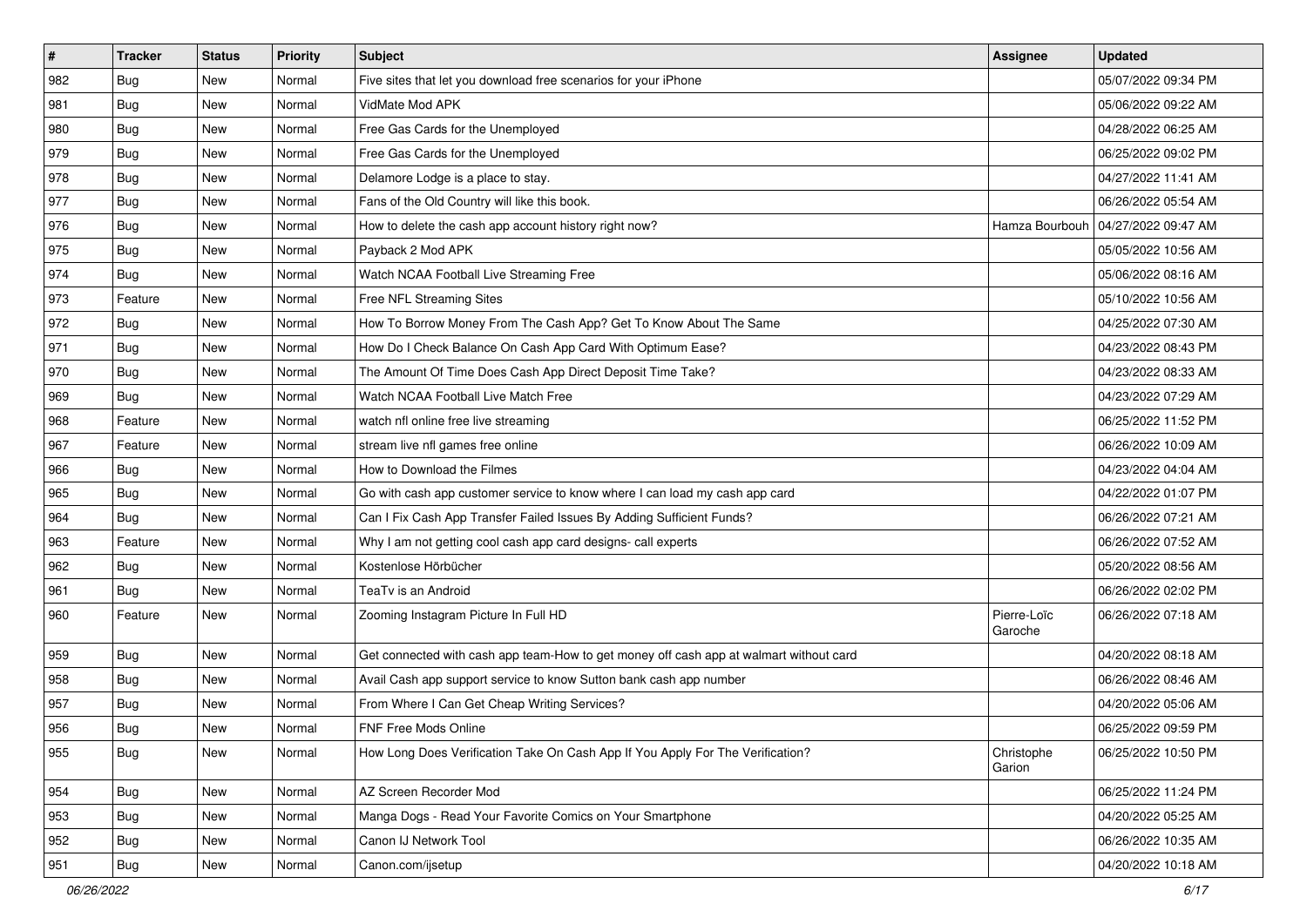| #   | <b>Tracker</b> | <b>Status</b> | <b>Priority</b> | Subject                                                                          | Assignee               | <b>Updated</b>      |
|-----|----------------|---------------|-----------------|----------------------------------------------------------------------------------|------------------------|---------------------|
| 950 | Bug            | New           | Normal          | ij.start canon                                                                   |                        | 06/26/2022 04:35 AM |
| 949 | Bug            | <b>New</b>    | Normal          | <b>Educational Games</b>                                                         |                        | 06/15/2022 09:11 PM |
| 948 | Bug            | New           | Normal          | Canon IJ Network Tool                                                            |                        | 04/20/2022 11:53 AM |
| 947 | Bug            | New           | Normal          | is Disney Now and Disney Plus different?                                         |                        | 04/14/2022 09:53 AM |
| 946 | Bug            | <b>New</b>    | Normal          | What is Plex and Is Plex Legal?                                                  |                        | 06/26/2022 05:23 AM |
| 945 | <b>Bug</b>     | New           | Normal          | TikTok 18 Mod Apk For Your Android                                               |                        | 04/13/2022 09:32 AM |
| 944 | Feature        | <b>New</b>    | Normal          | Canon.com/ijsetup                                                                |                        | 04/16/2022 01:25 PM |
| 943 | <b>Bug</b>     | New           | Normal          | ij.start canon                                                                   |                        | 04/13/2022 08:52 AM |
| 942 | Bug            | New           | Normal          | Canon IJ Network Tool                                                            |                        | 04/13/2022 08:45 AM |
| 941 | Bug            | <b>New</b>    | Normal          | is Disney Now and Disney Plus different?                                         |                        | 06/26/2022 12:10 PM |
| 940 | <b>Bug</b>     | New           | Normal          | What is Plex and Is Plex Legal?                                                  |                        | 04/20/2022 06:31 AM |
| 939 | <b>Bug</b>     | New           | Normal          | Ability to change sound notifications                                            | Christophe<br>Garion   | 05/11/2022 10:07 PM |
| 938 | Bug            | <b>New</b>    | Normal          | Would you like to have your own ringtone                                         | Christophe<br>Garion   | 04/22/2022 01:27 PM |
| 936 | Bug            | New           | Normal          | Avantages de l'extension AliTools pour faire du shopping sur Aliexpress          | Pierre-Loïc<br>Garoche | 04/12/2022 11:35 AM |
| 935 | Bug            | <b>New</b>    | Normal          | MovieBox Pro Apk - Watch Movies and TV Shows on Your Android Phone               |                        | 06/26/2022 04:11 AM |
| 934 | <b>Bug</b>     | New           | Normal          | MovieBox Pro Apk - Watch Movies and TV Shows on Your Android Phone               |                        | 05/10/2022 11:01 AM |
| 933 | Bug            | New           | Normal          | How Can I Watch Movies on My Mobile Phone                                        |                        | 06/24/2022 12:55 AM |
| 932 | Bug            | <b>New</b>    | Normal          | The best epic, long-playing PC games will consume days of your life.             |                        | 05/15/2022 07:44 PM |
| 930 | <b>Bug</b>     | New           | Normal          | The best free games online                                                       |                        | 04/12/2022 09:05 AM |
| 929 | <b>Bug</b>     | <b>New</b>    | Normal          | Canon IJ Network Tool                                                            |                        | 04/12/2022 08:32 AM |
| 928 | Bug            | New           | Normal          | How Does Sutton Bank Cash App Customer Service Help In Answering Your Questions? |                        | 04/12/2022 11:36 AM |
| 927 | Feature        | <b>New</b>    | Normal          | What Is The Right Way To Troubleshoot Cash App Transfer Failed Problems?         |                        | 04/12/2022 05:54 AM |
| 926 | Bug            | <b>New</b>    | Normal          | tavor 7                                                                          |                        | 06/22/2022 05:08 PM |
| 925 | <b>Bug</b>     | New           | Normal          | tavor 7                                                                          |                        | 06/15/2022 03:45 AM |
| 924 | <b>Bug</b>     | New           | Normal          | buy tec 9                                                                        |                        | 04/11/2022 02:54 PM |
| 923 | Bug            | New           | Normal          | frenchies for sale                                                               |                        | 04/11/2022 02:35 PM |
| 922 | Bug            | New           | Normal          | Why Is The Need For Assignment Writing Services?                                 |                        | 06/26/2022 12:42 PM |
| 921 | <b>Bug</b>     | New           | Normal          | Canon IJ Network Tool                                                            |                        | 04/11/2022 09:00 AM |
| 920 | <b>Bug</b>     | New           | Normal          | Where I Can Get Essay Writing Services?                                          |                        | 04/11/2022 08:35 AM |
| 919 | Feature        | New           | Normal          | How can I check my Cash App card balance by dialing a number?                    |                        | 04/10/2022 09:07 AM |
| 918 | Bug            | New           | Normal          | Antivirus for IOS                                                                |                        | 06/16/2022 10:36 PM |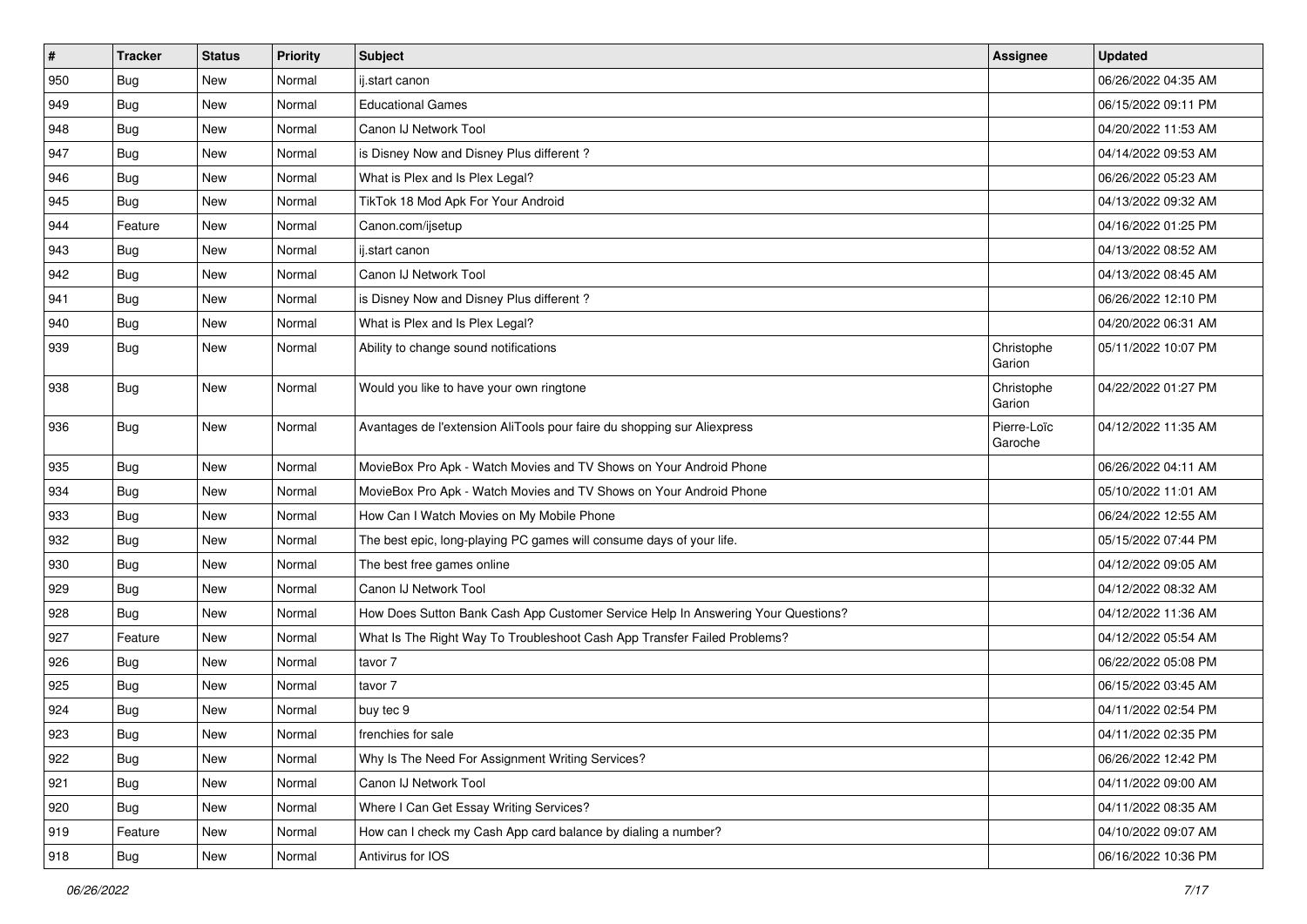| $\vert$ # | <b>Tracker</b> | <b>Status</b> | <b>Priority</b> | <b>Subject</b>                                                            | Assignee             | <b>Updated</b>      |
|-----------|----------------|---------------|-----------------|---------------------------------------------------------------------------|----------------------|---------------------|
| 917       | <b>Bug</b>     | New           | Normal          | Random Person Sent Me Money on Cash App-find solution?                    |                      | 04/09/2022 12:32 PM |
| 916       | <b>Bug</b>     | <b>New</b>    | Normal          | How long does it take to write a book?                                    |                      | 04/07/2022 12:15 PM |
| 915       | Bug            | New           | Normal          | Finance dissertation writing                                              |                      | 04/07/2022 09:22 AM |
| 914       | <b>Bug</b>     | New           | Normal          | Wordle: how to play fashion games for free?                               |                      | 04/07/2022 08:30 AM |
| 913       | <b>Bug</b>     | <b>New</b>    | Normal          | Canon IJ Network Tool                                                     |                      | 04/07/2022 06:21 AM |
| 912       | <b>Bug</b>     | <b>New</b>    | Normal          | Cuphead Mobile Game Review                                                |                      | 06/09/2022 10:14 AM |
| 911       | <b>Bug</b>     | <b>New</b>    | Normal          | Aluminum Windows & Doors                                                  |                      | 04/06/2022 08:10 PM |
| 910       | <b>Bug</b>     | New           | Normal          | Each content looks unisize or not formated                                |                      | 04/06/2022 11:21 AM |
| 909       | <b>Bug</b>     | New           | Normal          | Toca Life World APK                                                       |                      | 04/06/2022 04:52 AM |
| 908       | Bug            | <b>New</b>    | Normal          | Toca Life World APK                                                       |                      | 04/06/2022 03:18 AM |
| 907       | <b>Bug</b>     | New           | Normal          | Canon IJ Network Tool                                                     |                      | 04/04/2022 10:43 AM |
| 906       | <b>Bug</b>     | New           | Normal          | How To Change Cash App From Business To Personal Account For Any Reasons? |                      | 04/04/2022 09:57 AM |
| 905       | <b>Bug</b>     | <b>New</b>    | Normal          | MINI MILITIA MOD APK                                                      |                      | 05/19/2022 01:54 PM |
| 904       | Feature        | <b>New</b>    | Normal          | Laora seeck                                                               |                      | 04/20/2022 11:54 AM |
| 903       | Feature        | New           | Normal          | Good game                                                                 |                      | 04/11/2022 08:39 AM |
| 902       | Feature        | New           | Normal          | salo717                                                                   |                      | 05/18/2022 10:35 AM |
| 901       | Feature        | New           | Normal          | good game ever                                                            |                      | 04/22/2022 04:17 AM |
| 900       | Feature        | New           | Normal          | good game ever                                                            |                      | 04/02/2022 11:59 AM |
| 899       | Feature        | New           | Normal          | Application of Optical Fiber Gyroscope                                    | Christophe<br>Garion | 04/02/2022 11:23 AM |
| 898       | <b>Bug</b>     | <b>New</b>    | Normal          | Shadow Fight 2 Mod APK                                                    |                      | 04/02/2022 09:17 AM |
| 897       | <b>Bug</b>     | <b>New</b>    | Normal          | Slot Pulsa Pragmatic Play                                                 | Xavier Thirioux      | 04/01/2022 12:08 PM |
| 896       | Feature        | <b>New</b>    | Normal          | Application of North Finder in Mining Industry                            | Xavier Thirioux      | 04/01/2022 09:49 AM |
| 895       | <b>Bug</b>     | New           | Normal          | Cash App Scams                                                            |                      | 06/18/2022 02:36 PM |
| 894       | Feature        | New           | Normal          | Need phd dissertation help in UK                                          |                      | 05/30/2022 12:29 PM |
| 893       | <b>Bug</b>     | New           | Normal          | klingeltone                                                               |                      | 04/13/2022 11:06 AM |
| 892       | <b>Bug</b>     | New           | Normal          | Good game                                                                 |                      | 04/01/2022 09:15 AM |
| 891       | <b>Bug</b>     | New           | Normal          | The most interesting game today, have you tried it?                       |                      | 04/01/2022 09:17 AM |
| 889       | Bug            | New           | Normal          | What is Plex and how it's work?                                           |                      | 04/01/2022 09:14 AM |
| 888       | <b>Bug</b>     | New           | Normal          | Is the Fox News Channel on Roku free?                                     |                      | 04/25/2022 08:04 AM |
| 887       | Bug            | New           | Normal          | What is Plex and how it's work?                                           |                      | 04/01/2022 09:16 AM |
| 886       | <b>Bug</b>     | New           | Normal          | Is the Fox News Channel on Roku free?                                     |                      | 04/01/2022 09:16 AM |
| 885       | <b>Bug</b>     | New           | Normal          | How to Install the Tele Latino App For Android                            |                      | 03/28/2022 04:10 AM |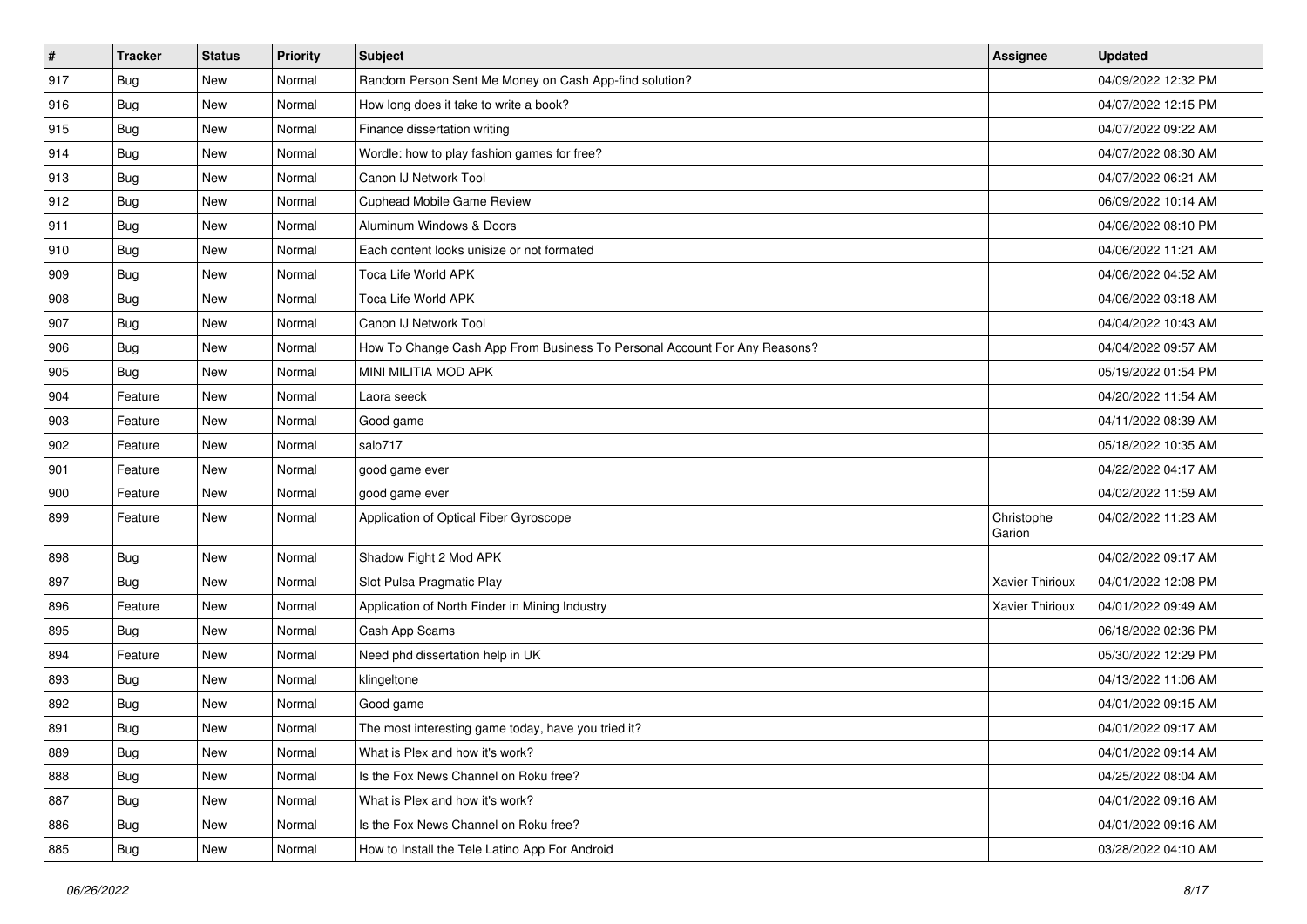| $\vert$ # | <b>Tracker</b> | <b>Status</b> | <b>Priority</b> | <b>Subject</b>                                                              | <b>Assignee</b>        | <b>Updated</b>      |
|-----------|----------------|---------------|-----------------|-----------------------------------------------------------------------------|------------------------|---------------------|
| 884       | <b>Bug</b>     | New           | Normal          | Why do Subway Surfers popular                                               |                        | 04/01/2022 09:16 AM |
| 883       | Bug            | <b>New</b>    | Normal          | Langweilen Sie sich jemals bei der gleichen alten Schriftart auf Instagram? |                        | 04/01/2022 09:16 AM |
| 882       | Bug            | New           | Normal          | How to change bank account on cash app?                                     |                        | 04/01/2022 09:16 AM |
| 880       | Bug            | <b>New</b>    | Normal          | Why do Subway Surfers popular                                               |                        | 04/01/2022 09:16 AM |
| 879       | Feature        | <b>New</b>    | Normal          | Best Garage Door Repair in Massachusetts                                    |                        | 04/01/2022 09:16 AM |
| 878       | Bug            | New           | Normal          | Wie ist instazoom hilfreich beim Herunterladen von Instagram-Profilbildern  |                        | 04/08/2022 09:28 PM |
| 877       | Feature        | New           | Normal          | <b>Exness Broker Review</b>                                                 |                        | 04/01/2022 09:12 AM |
| 876       | <b>Bug</b>     | New           | Normal          | Download Full-Size Profile Pictures of Your Favorite Users With InstaDP     |                        | 04/01/2022 09:12 AM |
| 875       | Bug            | <b>New</b>    | Normal          | Red ball game                                                               |                        | 04/01/2022 09:15 AM |
| 874       | Bug            | <b>New</b>    | Normal          | Cómo descargar Minecraft Apk                                                |                        | 06/26/2022 08:01 AM |
| 873       | <b>Bug</b>     | New           | Normal          | Klingeltöne mp3                                                             |                        | 04/13/2022 11:03 AM |
| 872       | Bug            | New           | Normal          | Poppy Playtime Horror Game Free                                             |                        | 04/01/2022 09:11 AM |
| 870       | Bug            | New           | Normal          | Mahjong Solitaire                                                           |                        | 04/01/2022 09:12 AM |
| 869       | <b>Bug</b>     | <b>New</b>    | Normal          | Sonnerie Post Malone 2022                                                   |                        | 04/13/2022 11:05 AM |
| 868       | Feature        | New           | Normal          | What Is the Role of a Graphic Designer?                                     | Pierre-Loïc<br>Garoche | 04/01/2022 09:12 AM |
| 866       | Feature        | New           | Normal          | Northern Ireland Dissertation Writing Service                               | Pierre-Loïc<br>Garoche | 04/01/2022 09:12 AM |
| 865       | <b>Bug</b>     | New           | Normal          | Canon IJ Printer Utility                                                    |                        | 05/18/2022 07:24 PM |
| 864       | Bug            | New           | Normal          | Canon IJ Network Tool                                                       |                        | 04/01/2022 09:14 AM |
| 863       | Bug            | <b>New</b>    | Normal          | Canon IJ Network Tool                                                       |                        | 04/01/2022 09:12 AM |
| 862       | Bug            | New           | Normal          | none                                                                        |                        | 04/01/2022 09:11 AM |
| 860       | <b>Bug</b>     | New           | Normal          | pokemon guide                                                               | Pierre-Loïc<br>Garoche | 06/18/2022 08:18 PM |
| 859       | Bug            | New           | Normal          | Canon IJ Network Tool                                                       |                        | 04/01/2022 09:13 AM |
| 858       | Bug            | New           | Normal          | opourid                                                                     | Christophe<br>Garion   | 04/01/2022 09:13 AM |
| 857       | Bug            | <b>New</b>    | Normal          | Welcome to the world of classic retro games                                 |                        | 04/01/2022 09:13 AM |
| 856       | <b>Bug</b>     | <b>New</b>    | Normal          | Online Classes Assistance Help For Student                                  |                        | 04/01/2022 09:13 AM |
| 855       | Bug            | New           | Normal          | Online Classes Assistance Help For Student                                  |                        | 04/01/2022 09:13 AM |
| 854       | <b>Bug</b>     | New           | Normal          | How To Resolve Password Problems Through Facebook Customer Service?         |                        | 04/09/2022 06:11 PM |
| 853       | <b>Bug</b>     | New           | Normal          | what is dr laser                                                            |                        | 04/01/2022 09:13 AM |
| 852       | <b>Bug</b>     | New           | Normal          | How to cancel your French Bee flight within 24 hours?                       |                        | 04/01/2022 09:13 AM |
| 851       | <b>Bug</b>     | New           | Normal          | Laden Sie den kostenlosen MP3-Klingelton für Ihr Mobiltelefon herunter      |                        | 04/01/2022 09:14 AM |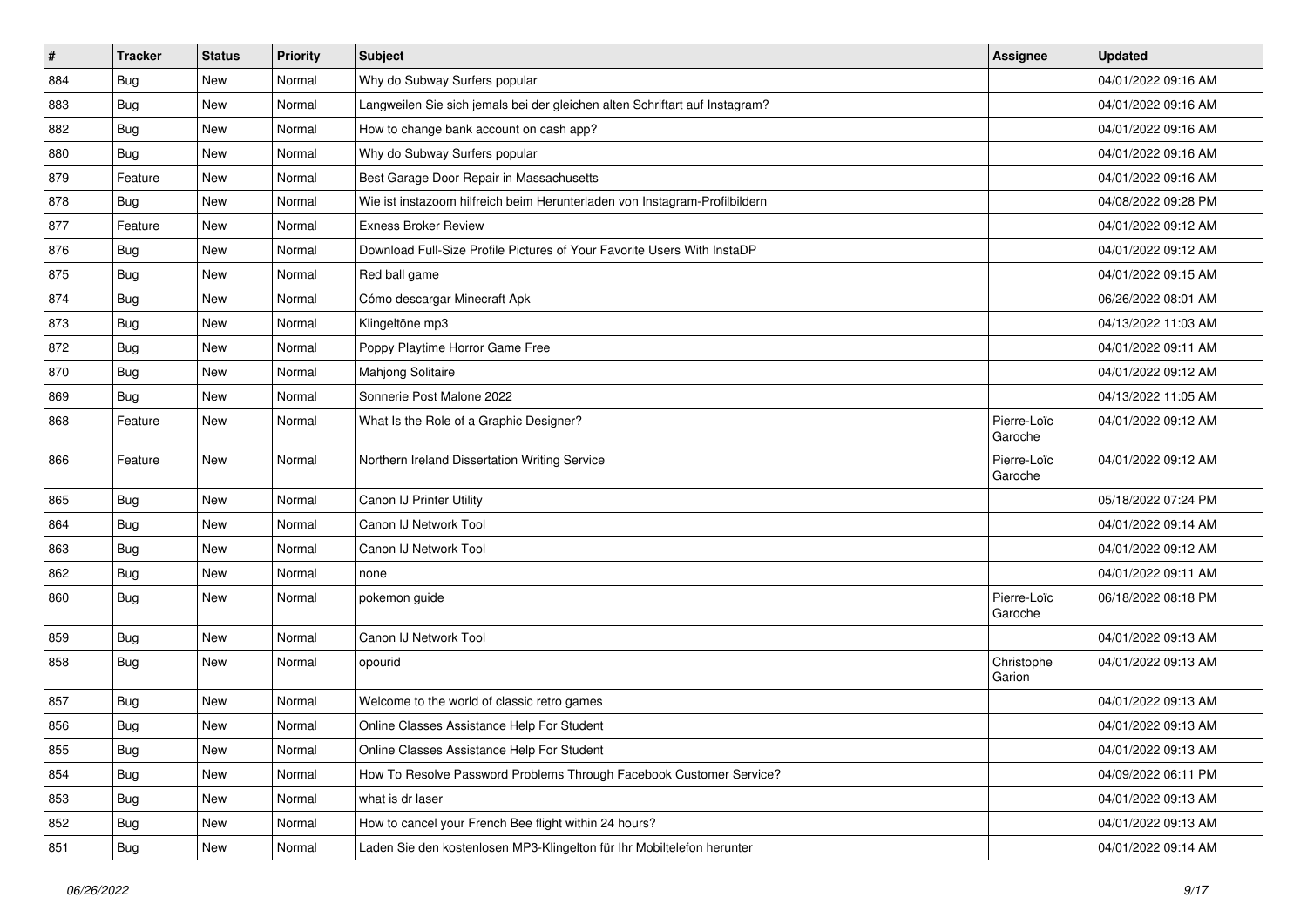| $\vert$ # | <b>Tracker</b> | <b>Status</b> | <b>Priority</b> | Subject                                                                          | Assignee               | <b>Updated</b>      |
|-----------|----------------|---------------|-----------------|----------------------------------------------------------------------------------|------------------------|---------------------|
| 850       | <b>Bug</b>     | New           | Normal          | Puppy Playtime APK Android                                                       |                        | 04/01/2022 09:14 AM |
| 849       | <b>Bug</b>     | New           | Normal          | FutEmax App Apk - Watch Soccer, Fantasy Football, And More On Your Mobile Device |                        | 04/01/2022 09:04 AM |
| 848       | Feature        | New           | Normal          | Online Classes Assistance                                                        |                        | 04/01/2022 08:57 AM |
| 847       | Feature        | <b>New</b>    | Normal          | Canon.com/ijsetup                                                                |                        | 04/01/2022 09:08 AM |
| 846       | Feature        | New           | Normal          | ij.start canon                                                                   |                        | 04/01/2022 08:58 AM |
| 845       | Feature        | New           | Normal          | canon.com/ijsetup                                                                |                        | 04/01/2022 08:58 AM |
| 844       | Bug            | New           | Normal          | To know Chime Routing Number call on the helpline number                         |                        | 04/01/2022 08:58 AM |
| 843       | <b>Bug</b>     | New           | Normal          | Canon IJ Network Tool                                                            |                        | 04/01/2022 08:58 AM |
| 842       | <b>Bug</b>     | New           | Normal          | Join the fun game                                                                |                        | 04/01/2022 08:58 AM |
| 841       | Bug            | New           | Normal          | How do I activate FOX NOW?                                                       |                        | 04/01/2022 08:58 AM |
| 840       | <b>Bug</b>     | New           | Normal          | Is Tubi really free and legal?                                                   |                        | 04/01/2022 08:58 AM |
| 839       | <b>Bug</b>     | New           | Normal          | How do I activate FOX NOW?                                                       |                        | 04/01/2022 08:58 AM |
| 838       | Bug            | New           | Normal          | Celebrity Hunter Mod apk - Como instalá-lo                                       |                        | 04/01/2022 08:58 AM |
| 837       | <b>Bug</b>     | New           | Normal          | To Create An Instagram Story                                                     | Pierre-Loïc<br>Garoche | 04/01/2022 08:58 AM |
| 836       | <b>Bug</b>     | New           | Normal          | What Is The Required Amount To Pay As Cash App Clearance Fee?                    |                        | 04/01/2022 09:00 AM |
| 835       | <b>Bug</b>     | New           | Normal          | Build your strong army with Taming io                                            |                        | 04/01/2022 08:59 AM |
| 834       | Bug            | New           | Normal          | Grasp the secret to relieve stress and fatigue                                   |                        | 04/01/2022 08:57 AM |
| 833       | <b>Bug</b>     | New           | Normal          | Does Direct Deposit Hit Chime- seek Chime Customer Service                       |                        | 04/01/2022 08:59 AM |
| 832       | Bug            | New           | Normal          | Choque Royale Mod Apk                                                            |                        | 04/01/2022 08:59 AM |
| 831       | Bug            | New           | Normal          | Build and shoot                                                                  |                        | 05/29/2022 04:47 PM |
| 830       | <b>Bug</b>     | New           | Normal          | Poppy Playtime APK                                                               |                        | 04/01/2022 08:59 AM |
| 829       | <b>Bug</b>     | New           | Normal          | Write My Dissertation For Me UK                                                  | Pierre-Loïc<br>Garoche | 06/26/2022 04:13 AM |
| 828       | <b>Bug</b>     | New           | Normal          | Nursery management                                                               |                        | 06/13/2022 08:55 AM |
| 827       | Bug            | New           | Normal          | Come To Know The Required Steps To Unlock Cash App Account                       |                        | 04/01/2022 08:59 AM |
| 826       | <b>Bug</b>     | New           | Normal          | How to Dowload MXL TV Premium                                                    |                        | 05/26/2022 03:34 PM |
| 825       | <b>Bug</b>     | New           | Normal          | Lucky Patcher Download                                                           |                        | 04/01/2022 08:59 AM |
| 824       | Feature        | New           | Normal          | How to watch Fox News on my Smart TV or similar devices?                         | Pierre-Loïc<br>Garoche | 04/01/2022 09:00 AM |
| 823       | Feature        | New           | Normal          | How much does Disney Plus cost?                                                  | Pierre-Loïc<br>Garoche | 04/01/2022 09:00 AM |
| 822       | <b>Bug</b>     | New           | Normal          | Dowload Your Boyfriend Game                                                      |                        | 06/26/2022 02:21 PM |
| 821       | <b>Bug</b>     | New           | Normal          | Nicoo - A Review of the Popular Battle Royale Game                               |                        | 04/01/2022 08:56 AM |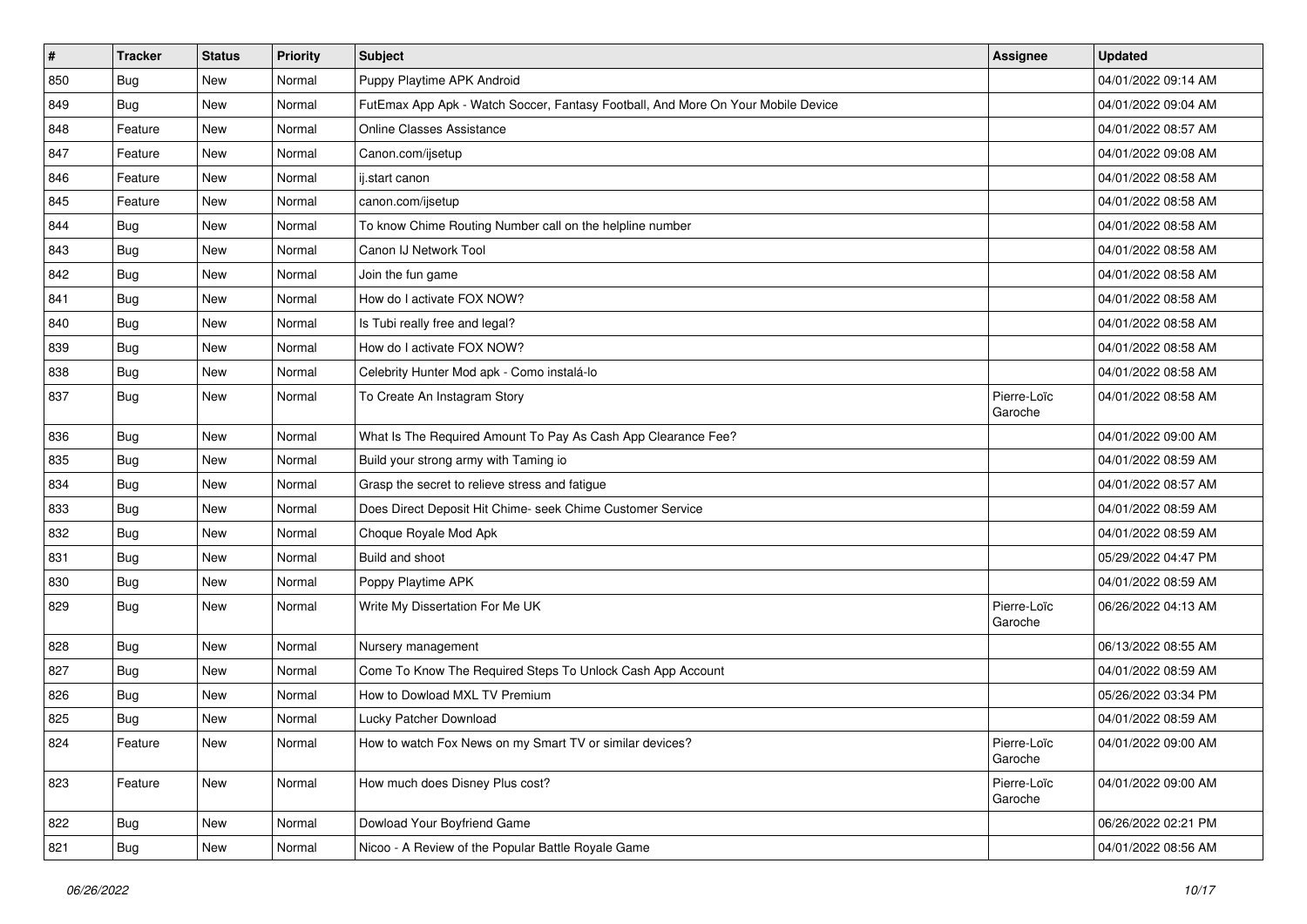| $\vert$ # | <b>Tracker</b> | <b>Status</b> | <b>Priority</b> | Subject                                                          | Assignee               | <b>Updated</b>      |
|-----------|----------------|---------------|-----------------|------------------------------------------------------------------|------------------------|---------------------|
| 820       | <b>Bug</b>     | New           | Normal          | Metal Slug Apk para Android                                      |                        | 06/26/2022 01:22 AM |
| 819       | <b>Bug</b>     | <b>New</b>    | Normal          | Metal Slug Apk para Android                                      |                        | 04/01/2022 08:59 AM |
| 818       | Bug            | New           | Normal          | Have you ever played a basketball game?                          | Corentin<br>Lauverjat  | 04/01/2022 08:55 AM |
| 817       | Bug            | New           | Normal          | Pacman 30th Anniversary                                          |                        | 06/23/2022 04:51 AM |
| 816       | <b>Bug</b>     | New           | Normal          | Play Scribble io fun with everyone                               |                        | 06/23/2022 10:52 AM |
| 815       | <b>Bug</b>     | New           | Normal          | how do i call cash app customer service                          | <b>Xavier Thirioux</b> | 06/23/2022 08:36 AM |
| 814       | Bug            | New           | Normal          | Stage Fright Cure                                                | Pierre-Loïc<br>Garoche | 06/26/2022 07:04 AM |
| 813       | Feature        | <b>New</b>    | Normal          | Canon.com/ijsetup                                                |                        | 05/25/2022 08:27 AM |
| 812       | Feature        | New           | Normal          | canon.com/ijsetup                                                |                        | 06/26/2022 10:21 AM |
| 811       | Bug            | New           | Normal          | Canon IJ Network Tool                                            |                        | 06/26/2022 12:58 PM |
| 810       | Feature        | New           | Normal          | how to remove viruses from a phone                               |                        | 06/21/2022 03:40 PM |
| 809       | <b>Bug</b>     | New           | Normal          | Smash Karts - immerse yourself in the exciting race              |                        | 06/24/2022 11:37 PM |
| 808       | <b>Bug</b>     | New           | Normal          | Sinnvolle Guten-Morgen-Grüße                                     |                        | 06/25/2022 12:09 PM |
| 807       | Bug            | New           | Normal          | 1v1Battle is a strategic action 'Build and shoot' game           |                        | 04/01/2022 08:56 AM |
| 806       | Feature        | New           | Normal          | Go everywhere thanks to mapquest driving directions              |                        | 06/25/2022 09:13 PM |
| 805       | Bug            | New           | Normal          | Ketamine Online Store                                            | Christophe<br>Garion   | 06/25/2022 11:28 AM |
| 804       | Bug            | New           | Normal          | Review                                                           |                        | 06/25/2022 05:07 PM |
| 802       | Bug            | New           | Normal          | Who Is an ETL Engineer                                           |                        | 06/25/2022 12:34 AM |
| 801       | <b>Bug</b>     | New           | Normal          | Who Is an ETL Engineer                                           |                        | 06/24/2022 11:18 PM |
| 800       | <b>Bug</b>     | New           | Normal          | Who Is an ETL Engineer                                           |                        | 06/25/2022 10:31 PM |
| 799       | Bug            | New           | Normal          | Who Is an ETL Engineer                                           |                        | 06/26/2022 09:27 AM |
| 798       | <b>Bug</b>     | New           | Normal          | Who Is an ETL Engineer                                           |                        | 06/26/2022 01:07 PM |
| 797       | <b>Bug</b>     | New           | Normal          | Psychedelic                                                      | Christophe<br>Garion   | 06/26/2022 03:26 PM |
| 796       | Bug            | New           | Normal          | How Does Cash App ++ actually work and What is the process of it |                        | 06/22/2022 07:03 AM |
| 795       | <b>Bug</b>     | New           | Normal          | Drift Boss - Exciting Race                                       |                        | 04/01/2022 08:57 AM |
| 794       | Feature        | New           | Normal          | Safe place to buy fifa coins                                     |                        | 06/25/2022 12:53 AM |
| 792       | Bug            | New           | Normal          | What is Google Camera Mod?                                       |                        | 04/01/2022 08:59 AM |
| 791       | <b>Bug</b>     | New           | Normal          | Samsnung TV Plus is not working                                  |                        | 04/01/2022 09:03 AM |
| 790       | <b>Bug</b>     | New           | Normal          | My app                                                           |                        | 04/01/2022 09:03 AM |
| 789       | <b>Bug</b>     | New           | Normal          | Full version                                                     |                        | 06/26/2022 02:47 PM |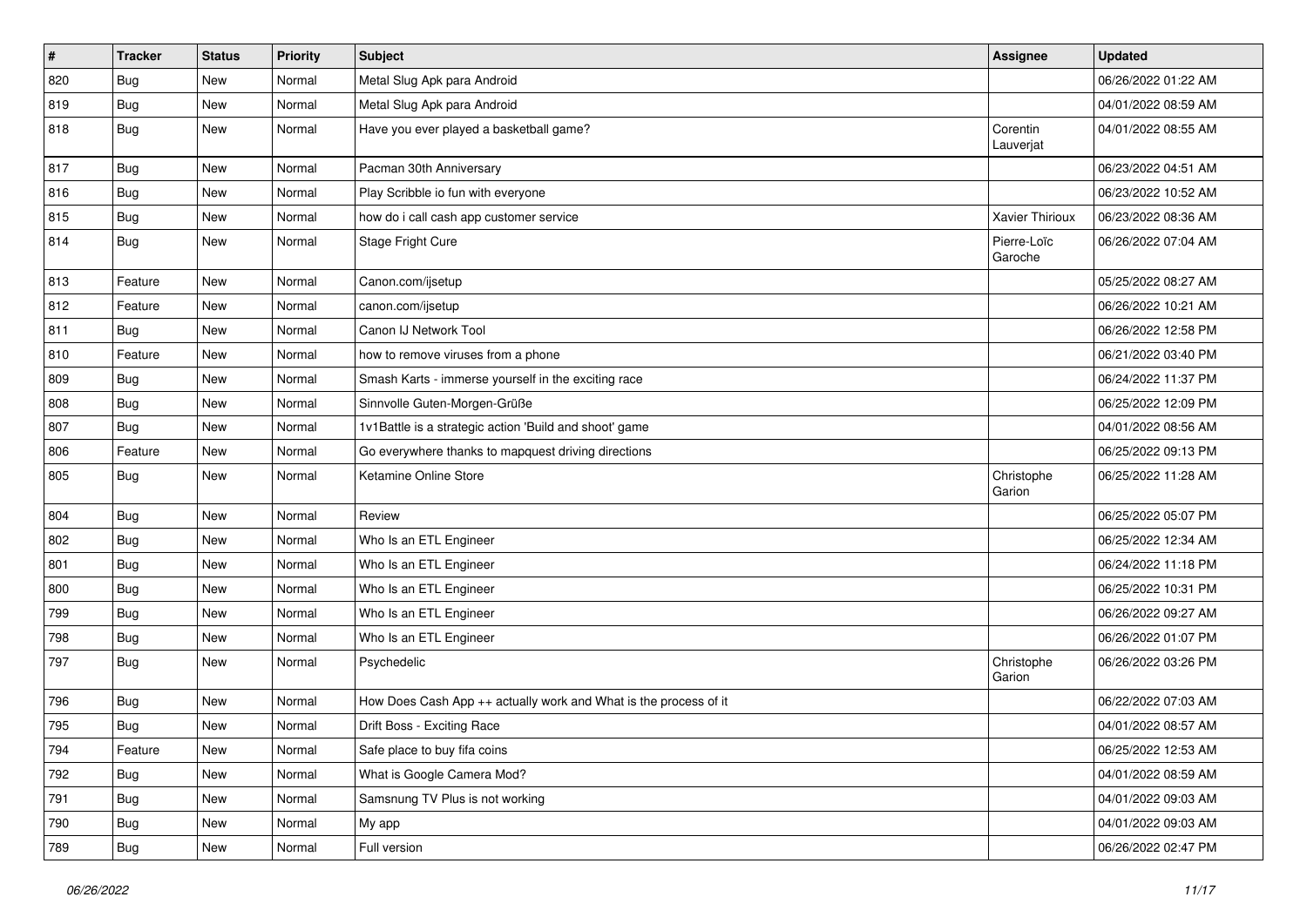| $\pmb{\#}$ | <b>Tracker</b> | <b>Status</b> | <b>Priority</b> | Subject                                                                       | Assignee               | <b>Updated</b>      |
|------------|----------------|---------------|-----------------|-------------------------------------------------------------------------------|------------------------|---------------------|
| 788        | <b>Bug</b>     | New           | Normal          | Intro Maker Mod APK                                                           |                        | 06/26/2022 11:01 AM |
| 787        | Bug            | <b>New</b>    | Normal          | Assured Assignment Help                                                       |                        | 06/25/2022 11:38 PM |
| 786        | Bug            | New           | Normal          | Best Assignment Help in Australia & UK                                        |                        | 06/21/2022 09:28 PM |
| 785        | <b>Bug</b>     | New           | Normal          | How To Get Money Off Cash App Without Card Or With A Card?                    |                        | 06/21/2022 03:59 PM |
| 784        | <b>Bug</b>     | <b>New</b>    | Normal          | How To Add Money On Cash App Card And Check The Funds?                        |                        | 06/26/2022 01:43 PM |
| 783        | Bug            | New           | Normal          | How Do I Determine The Reasons And Solutions To Fix Cash App Transfer Failed? |                        | 06/26/2022 12:30 PM |
| 782        | Bug            | <b>New</b>    | Normal          | Comment faire une sonnerie téléphonique                                       |                        | 06/24/2022 01:32 PM |
| 781        | <b>Bug</b>     | New           | Normal          | Free Whatsapp Group to Join                                                   |                        | 06/25/2022 01:25 AM |
| 780        | Bug            | New           | Normal          | Best Whatsapp Modified APKs                                                   | Pierre-Loïc<br>Garoche | 06/25/2022 06:54 AM |
| 779        | Feature        | New           | Normal          | Latest Whatsapp groups for Teens                                              | Pierre-Loïc<br>Garoche | 06/26/2022 02:43 AM |
| 777        | Bug            | <b>New</b>    | Normal          | Obtain driving instructions using Google Maps.                                |                        | 06/26/2022 11:30 AM |
| 776        | <b>Bug</b>     | New           | Normal          | Wibargain                                                                     |                        | 06/17/2022 08:52 PM |
| 775        | <b>Bug</b>     | <b>New</b>    | Normal          | cash app                                                                      |                        | 02/14/2022 08:20 AM |
| 774        | Bug            | New           | Normal          | Follow proper initiatives                                                     |                        | 06/26/2022 02:21 AM |
| 773        | <b>Bug</b>     | New           | Normal          | Spades - Play online free                                                     |                        | 06/26/2022 01:26 PM |
| 772        | Bug            | <b>New</b>    | Normal          | united airlines baggage policy                                                |                        | 06/26/2022 05:25 AM |
| 771        | <b>Bug</b>     | New           | Normal          | united airlines baggage policy                                                |                        | 06/26/2022 07:19 AM |
| 770        | Bug            | New           | Normal          | Canon IJ Network Tool                                                         |                        | 06/26/2022 09:12 AM |
| 769        | <b>Bug</b>     | <b>New</b>    | Normal          | check my cash app                                                             |                        | 06/25/2022 04:55 AM |
| 768        | <b>Bug</b>     | New           | Normal          | Where can you buy best jackets online?                                        |                        | 06/26/2022 01:50 PM |
| 767        | Bug            | New           | Normal          | apkmod                                                                        |                        | 06/26/2022 07:59 AM |
| 766        | Bug            | New           | Normal          | Pobreflix Mod APK Review                                                      |                        | 06/23/2022 01:39 AM |
| 765        | Bug            | New           | Normal          | Follow proper initiatives to check my cash app                                |                        | 06/25/2022 10:08 AM |
| 764        | Bug            | New           | Normal          | What is available to see what I can watch HBO Max?                            |                        | 06/26/2022 10:38 AM |
| 762        | <b>Bug</b>     | New           | Normal          | How To Add Money To A Cash App Card If Struggling With Low Amount?            |                        | 06/24/2022 07:48 AM |
| 761        | <b>Bug</b>     | New           | Normal          | What is it about basketball that makes it so popular in the United States?    | Corentin<br>Lauverjat  | 06/24/2022 03:48 AM |
| 760        | <b>Bug</b>     | New           | Normal          | apkmod                                                                        |                        | 05/20/2022 05:32 AM |
| 759        | Bug            | New           | Normal          | Canon IJ Network Tool                                                         | Pierre-Loïc<br>Garoche | 06/26/2022 01:17 PM |
| 758        | <b>Bug</b>     | New           | Normal          | How Do I Study Consistently For Hours?                                        |                        | 04/01/2022 09:01 AM |
| 757        | <b>Bug</b>     | New           | Normal          | Why Is Issue of Car Maintenance so Famous for the Consumers?                  |                        | 04/01/2022 09:01 AM |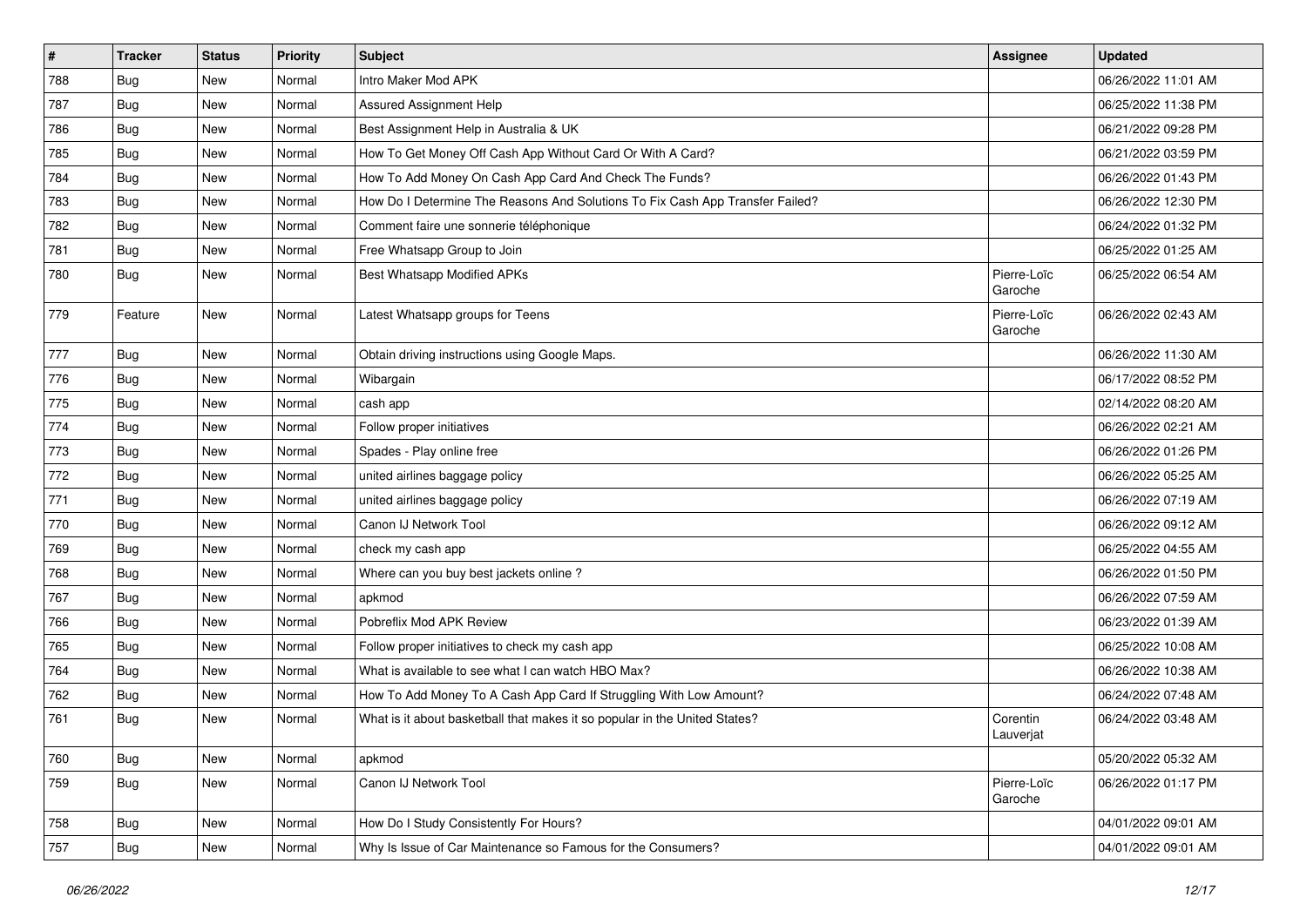| #   | <b>Tracker</b> | <b>Status</b> | <b>Priority</b> | Subject                                                                                             | Assignee               | <b>Updated</b>      |
|-----|----------------|---------------|-----------------|-----------------------------------------------------------------------------------------------------|------------------------|---------------------|
| 756 | Feature        | New           | Normal          | Your one-stop destination for the thesis writing service                                            |                        | 04/01/2022 09:01 AM |
| 754 | <b>Bug</b>     | <b>New</b>    | Normal          | Cómo descargar tonos gratis de teléfono celular                                                     |                        | 06/26/2022 01:56 PM |
| 753 | Bug            | New           | Normal          | onlineessaygrader                                                                                   |                        | 04/01/2022 09:01 AM |
| 752 | Bug            | New           | Normal          | Plagerism checker                                                                                   |                        | 04/01/2022 09:03 AM |
| 750 | Bug            | New           | Normal          | Create a Report Template                                                                            |                        | 04/01/2022 09:00 AM |
| 749 | <b>Bug</b>     | New           | Normal          | The Best Bubble Shooter Game for Android                                                            |                        | 06/26/2022 12:12 PM |
| 748 | Bug            | <b>New</b>    | Normal          | Il y a quelques façons d'obtenir des sonneries gratuites pour votre iPhone                          |                        | 04/01/2022 09:02 AM |
| 747 | <b>Bug</b>     | New           | Normal          | How to Install Tyflex Plus on Your Android Device                                                   |                        | 06/26/2022 08:16 AM |
| 744 | <b>Bug</b>     | New           | Normal          | <b>Pixel Survive</b>                                                                                |                        | 04/01/2022 09:02 AM |
| 743 | Bug            | <b>New</b>    | Normal          | They promote 'pixel art' contests and a 'game jam' related to the work and figure of Carlos Casares |                        | 04/15/2022 09:12 PM |
| 742 | <b>Bug</b>     | New           | Normal          | How Long Does Cash App Support Take To Respond For A Better Support?                                |                        | 06/25/2022 11:00 PM |
| 741 | Bug            | New           | Normal          | <b>Blockchain Technology Solutions</b>                                                              |                        | 06/26/2022 02:19 AM |
| 740 | Feature        | New           | Normal          | Online Thesis Help USA                                                                              |                        | 06/25/2022 09:42 AM |
| 739 | <b>Bug</b>     | New           | Normal          | law dissertation help                                                                               |                        | 04/01/2022 09:02 AM |
| 738 | <b>Bug</b>     | New           | Normal          | How Much Amount Do I Get Using The Referral Code For Cash App?                                      |                        | 04/01/2022 09:03 AM |
| 737 | <b>Bug</b>     | New           | Normal          | How Do I Talk To A Live Person At Facebook If Anything Is Doubtful?                                 |                        | 04/01/2022 09:20 AM |
| 736 | Bug            | New           | Normal          | I Want to Edit in My Website (transfer-factor.net) Unfortunately, Unable to Edit It                 |                        | 06/24/2022 07:32 AM |
| 735 | <b>Bug</b>     | New           | Normal          | A quick fix of how to get money back from cash app stocks                                           |                        | 06/26/2022 01:31 PM |
| 734 | Bug            | New           | Normal          | DR. STRANGE: Multiverse of Scheduling Madness!                                                      |                        | 04/01/2022 09:33 AM |
| 733 | Bug            | New           | Normal          | How does one go about getting a book deal?                                                          |                        | 04/01/2022 09:33 AM |
| 732 | <b>Bug</b>     | New           | Normal          | Get rectifications steps about why cash app transfer failed                                         |                        | 06/26/2022 03:28 PM |
| 731 | Bug            | <b>New</b>    | Normal          | Avail Of Cash App Customer Service If Unable To Down Cash App Mobile App?                           |                        | 06/25/2022 08:36 PM |
| 730 | Bug            | <b>New</b>    | Normal          | Canon IJ Network Tool                                                                               |                        | 04/01/2022 09:33 AM |
| 729 | <b>Bug</b>     | New           | Normal          | Canon IJ Network Tool                                                                               |                        | 04/01/2022 09:33 AM |
| 728 | <b>Bug</b>     | <b>New</b>    | Normal          | Will Cash App refund money if scammed? Hitches With Optimum Ease                                    |                        | 06/26/2022 06:15 AM |
| 727 | Bug            | New           | Normal          | Drive for speed simulator mod apk                                                                   | Pierre-Loïc<br>Garoche | 04/23/2022 11:17 PM |
| 726 | <b>Bug</b>     | New           | Normal          | Mobile Application Development Services                                                             |                        | 06/25/2022 06:02 AM |
| 725 | Feature        | New           | Normal          | What are memo writing services design                                                               |                        | 06/24/2022 06:24 AM |
| 724 | <b>Bug</b>     | New           | Normal          | Dial Chime Customer support number for a quick response                                             |                        | 06/25/2022 10:58 AM |
| 722 | <b>Bug</b>     | New           | Normal          | Vergrößern Sie Instagram-Fotos mit instazoom                                                        | Christophe<br>Garion   | 06/25/2022 02:24 PM |
| 721 | Bug            | <b>New</b>    | Normal          | Cómo instalar un Mod Apk                                                                            |                        | 06/24/2022 09:39 PM |
| 720 | <b>Bug</b>     | New           | Normal          | How does Cash App Phone Number provide a quick treatment?                                           |                        | 06/25/2022 02:32 PM |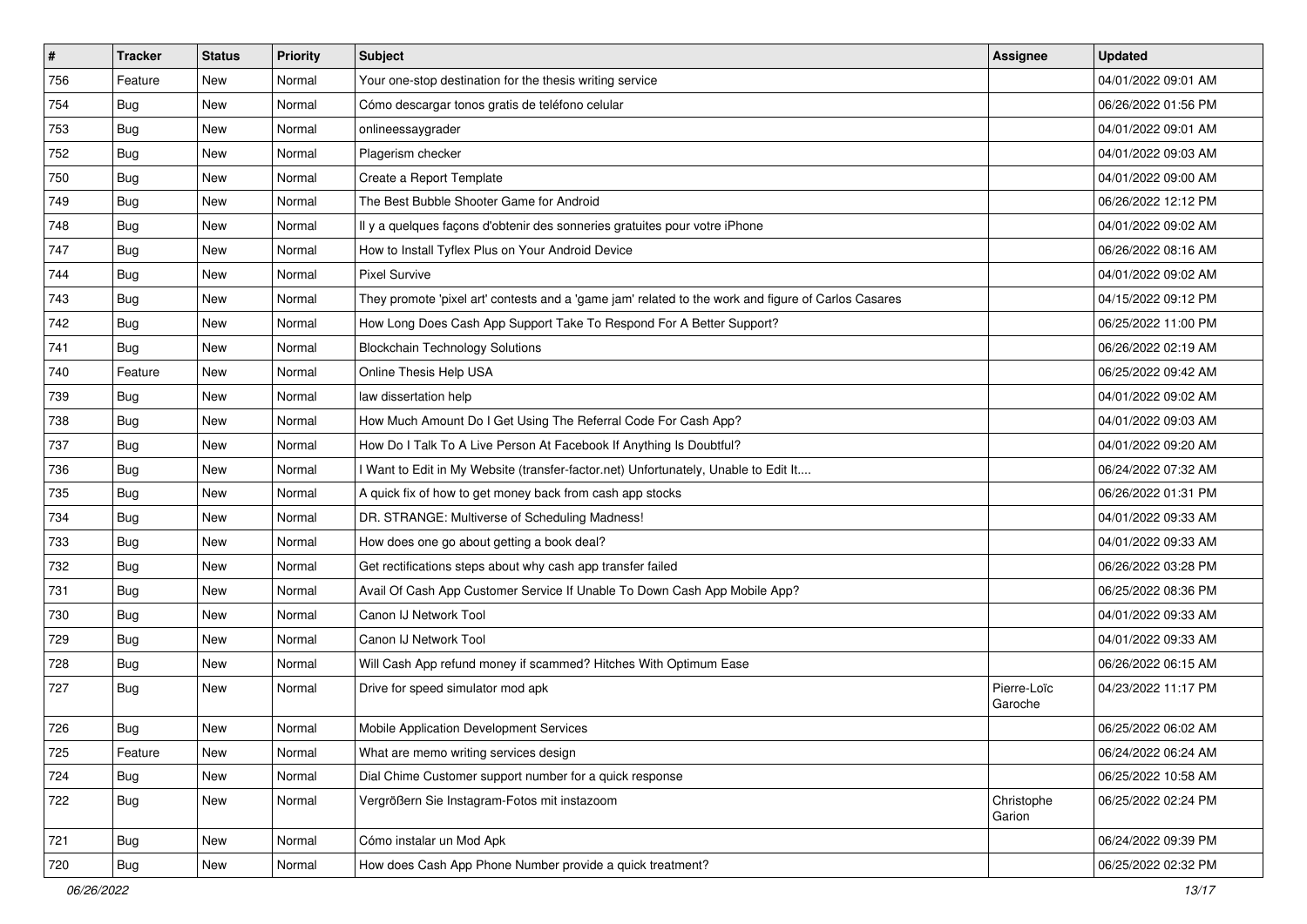| $\vert$ # | <b>Tracker</b> | <b>Status</b> | <b>Priority</b> | <b>Subject</b>                                                               | Assignee               | <b>Updated</b>      |
|-----------|----------------|---------------|-----------------|------------------------------------------------------------------------------|------------------------|---------------------|
| 719       | <b>Bug</b>     | New           | Normal          | How Do I Send \$5000 Through Cash App Account With Ease?                     |                        | 06/26/2022 12:11 PM |
| 717       | Bug            | <b>New</b>    | Normal          | Disney Plus Apk - Watch Movies and TV Shows on Your Device                   |                        | 06/26/2022 04:56 AM |
| 716       | Bug            | New           | Normal          | La celebración de un BabyShower.                                             |                        | 06/25/2022 06:52 PM |
| 715       | Bug            | New           | Normal          | Puppy Playtime Descargar gratis                                              |                        | 06/25/2022 12:10 PM |
| 714       | <b>Bug</b>     | New           | Normal          | Cuevana 3 Premium - Enjoy Your Favorite Movies and TV Shows on Your Smart TV |                        | 06/26/2022 06:14 AM |
| 712       | Bug            | New           | Normal          | <b>Tips and Tricks</b>                                                       |                        | 06/24/2022 04:19 PM |
| 711       | Bug            | New           | Normal          | Human Fall Flat Apk Download                                                 |                        | 06/25/2022 09:44 AM |
| 710       | <b>Bug</b>     | New           | Normal          | Take Necessary Assistance If You Are Unable Activate Cash App Card           |                        | 06/25/2022 09:26 PM |
| 709       | Bug            | New           | Normal          | How To Load Cash App Card At Walmart Without Having To Face Any Hassle?      |                        | 06/25/2022 05:02 PM |
| 708       | Bug            | New           | Normal          | Efficient ways to proceed with the cash app dispute process?                 |                        | 06/26/2022 12:08 AM |
| 707       | <b>Bug</b>     | New           | Normal          | Why Accounting Assignments Are Beneficial For The Students?                  | Pierre-Loïc<br>Garoche | 06/24/2022 09:16 PM |
| 706       | Bug            | <b>New</b>    | Normal          | How Can You Cancel A Cash App Payment Without Any Prior Information?         |                        | 06/26/2022 09:13 AM |
| 705       | <b>Bug</b>     | New           | Normal          | wuxiaworld                                                                   |                        | 06/26/2022 01:43 PM |
| 704       | Bug            | New           | Normal          | Reach support team of Chime Customer Service for instant help                |                        | 06/25/2022 07:25 PM |
| 703       | <b>Bug</b>     | New           | Normal          | For real-time help, dial Facebook customer service number                    |                        | 06/25/2022 02:00 PM |
| 702       | <b>Bug</b>     | New           | Normal          | Avail Chime Customer Service to know How To Get Chime Bank Statement         |                        | 06/26/2022 11:41 AM |
| 701       | Bug            | New           | Normal          | Why Law Essay Helper UK is Necessary?                                        |                        | 06/24/2022 03:17 PM |
| 700       | <b>Bug</b>     | New           | Normal          | Cómo descargar Poppy Playtime                                                |                        | 04/01/2022 09:30 AM |
| 699       | <b>Bug</b>     | New           | Normal          | Would you be able to utilize Cash App Twitch?                                |                        | 06/26/2022 01:31 PM |
| 698       | Feature        | <b>New</b>    | Normal          | Connect with cash app representative to ask about cash app flip scam         |                        | 06/26/2022 11:24 AM |
| 697       | <b>Bug</b>     | New           | Normal          | How to Descargar Pura TV For Android                                         |                        | 06/25/2022 06:01 AM |
| 696       | <b>Bug</b>     | New           | Normal          | How to Install the TuMangaOnline App                                         |                        | 06/26/2022 10:39 AM |
| 695       | <b>Bug</b>     | New           | Normal          | Refer Listas IPTV Apk                                                        |                        | 06/25/2022 08:23 PM |
| 694       | <b>Bug</b>     | New           | Normal          | How to Get Guidance On How To Cash App Withdrawal Limit?                     | Christophe<br>Garion   | 06/26/2022 01:15 PM |
| 693       | Feature        | New           | Normal          | How To Get My Money Back From The Cash App To Your Wallet?                   |                        | 06/23/2022 02:32 PM |
| 692       | <b>Bug</b>     | New           | Normal          | Esports 888b                                                                 |                        | 06/12/2022 10:04 AM |
| 691       | Bug            | New           | Normal          | tea garden dublin                                                            |                        | 04/01/2022 09:31 AM |
| 690       | <b>Bug</b>     | New           | Normal          | campervan hire                                                               |                        | 06/25/2022 01:32 AM |
| 689       | Bug            | New           | Normal          | How to use twitch.tv/activate?                                               |                        | 06/25/2022 12:12 PM |
| 688       | <b>Bug</b>     | New           | Normal          | How to use twitch.tv/activate?                                               |                        | 06/24/2022 04:16 AM |
| 687       | <b>Bug</b>     | New           | Normal          | How to use twitch.tv/activate?                                               |                        | 06/26/2022 01:15 PM |
| 686       | Bug            | New           | Normal          | Welcome To The Most Demandable Mahipalpur Escorts Agency                     |                        | 06/26/2022 04:37 AM |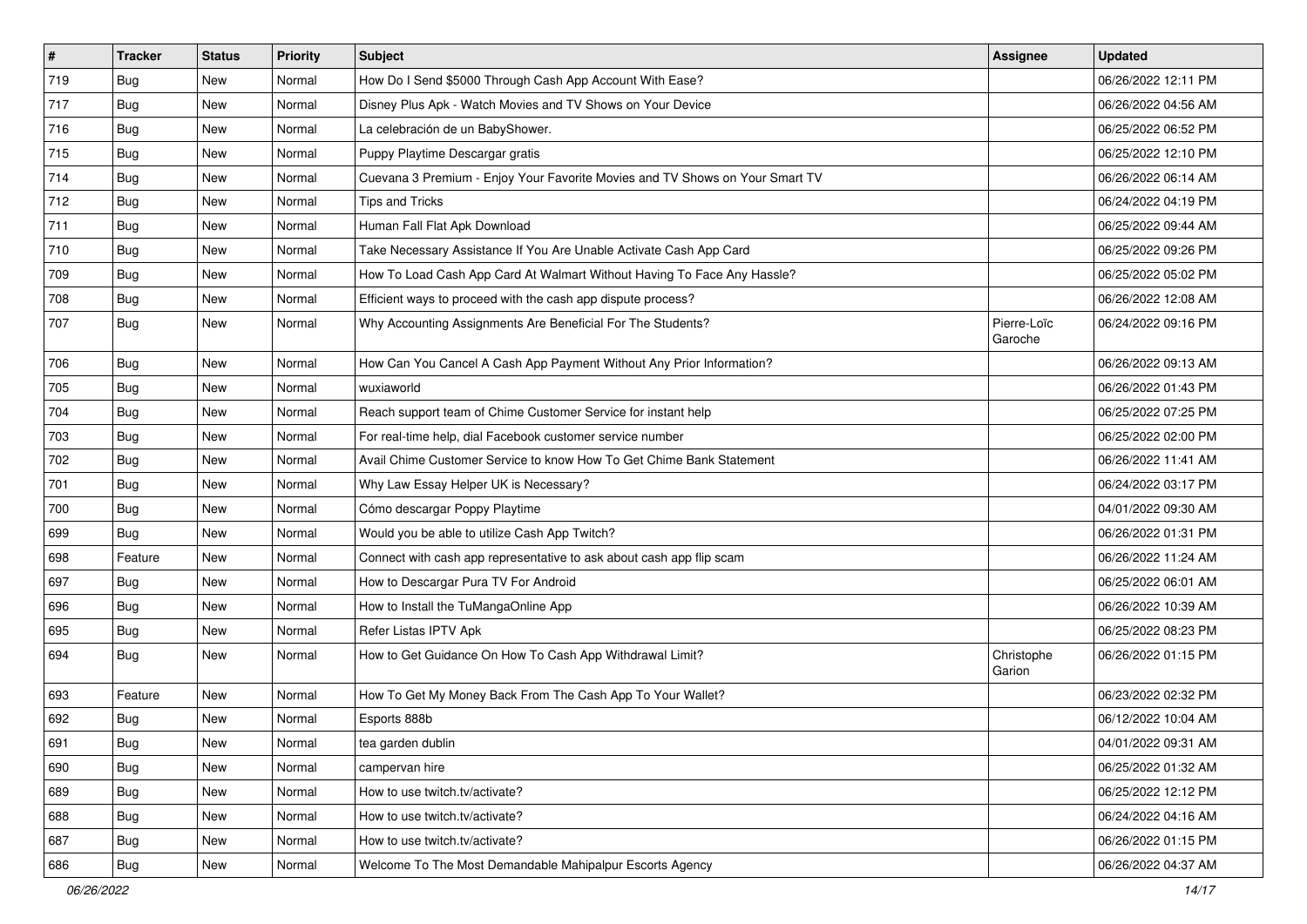| $\sharp$ | <b>Tracker</b> | <b>Status</b> | Priority | Subject                                                               | Assignee               | <b>Updated</b>      |
|----------|----------------|---------------|----------|-----------------------------------------------------------------------|------------------------|---------------------|
| 684      | <b>Bug</b>     | New           | Normal   | Difference between paper map and online map                           |                        | 06/25/2022 06:57 AM |
| 683      | Feature        | New           | Normal   | Game creation                                                         |                        | 06/25/2022 11:12 AM |
| 682      | <b>Bug</b>     | New           | Normal   | Does Facebook customer service live chat allow to speak with someone? |                        | 06/26/2022 07:17 AM |
| 680      | Feature        | New           | Normal   | Word Jewels 2                                                         |                        | 06/26/2022 04:55 AM |
| 679      | Bug            | New           | Normal   | Word Finder helps you to play word games better                       |                        | 04/01/2022 09:34 AM |
| 678      | Bug            | New           | Normal   | How to be a winner in buidnow gg                                      |                        | 06/24/2022 06:57 AM |
| 677      | <b>Bug</b>     | New           | Normal   | Logo Design Services Near Me                                          |                        | 06/26/2022 02:32 AM |
| 676      | <b>Bug</b>     | New           | Normal   | Does Facebook customer service live chat allow to speak with someone? |                        | 04/01/2022 09:39 AM |
| 675      | <b>Bug</b>     | New           | Normal   | What Are Smart Tactics To Fix Cash App Transfer Failed Hurdles?       |                        | 06/16/2022 04:37 AM |
| 674      | <b>Bug</b>     | New           | Normal   | The best game in 2021                                                 | Pierre-Loïc<br>Garoche | 06/26/2022 03:10 PM |
| 673      | <b>Bug</b>     | New           | Normal   | Learn the basics of pixel art - Clear grid                            |                        | 06/25/2022 11:24 PM |
| 672      | <b>Bug</b>     | New           | Normal   | The easiest way to delete ringtones on iPhone                         |                        | 06/25/2022 10:02 AM |
| 671      | <b>Bug</b>     | New           | Normal   | Hot games                                                             | Pierre-Loïc<br>Garoche | 06/26/2022 12:40 AM |
| 670      | <b>Bug</b>     | New           | Normal   | JTWhatsApp Apk - The New and Improved WhatsApp                        |                        | 06/17/2022 04:36 PM |
| 669      | Feature        | New           | Normal   | Nursing Assignment Help                                               |                        | 06/25/2022 12:41 PM |
| 668      | Bug            | New           | Normal   | Get to know Cash App Refund Process here                              |                        | 06/25/2022 08:53 PM |
| 667      | <b>Bug</b>     | New           | Normal   | What Is a Ringtone?                                                   |                        | 06/25/2022 02:04 PM |
| 666      | <b>Bug</b>     | New           | Normal   | 470+ pages à colorier de Noël                                         |                        | 06/25/2022 11:44 PM |
| 665      | Feature        | New           | Normal   | Look for a dedicated help with finance assignment                     |                        | 06/26/2022 05:42 AM |
| 664      | <b>Bug</b>     | New           | Normal   | Tea TV Apk Download - The Best Way to Watch Movies Offline            |                        | 06/26/2022 12:59 PM |
| 663      | <b>Bug</b>     | New           | Normal   | Know how the Cash app twitches words in a detailed way.               | Pierre-Loïc<br>Garoche | 05/22/2022 05:44 PM |
| 662      | <b>Bug</b>     | New           | Normal   | Oreo TV Download - The Easiest Way to Watch Live TV                   |                        | 06/26/2022 10:14 AM |
| 661      | Bug            | New           | Normal   | Turbo VPN MOD APK Download                                            |                        | 06/24/2022 08:51 AM |
| 660      | <b>Bug</b>     | New           | Normal   | Anchovies Nutrition Facts And Health Benefits                         |                        | 04/01/2022 09:40 AM |
| 659      | <b>Bug</b>     | New           | Normal   | Olive Oil Properties And Health Benefits                              |                        | 06/26/2022 12:59 AM |
| 658      | Bug            | New           | Normal   | Watermelon Nutrition Facts And Health Benefits                        |                        | 06/26/2022 08:33 AM |
| 657      | Bug            | New           | Normal   | Coconut Nutrition Facts And Health Benefits                           |                        | 06/26/2022 06:45 AM |
| 656      | <b>Bug</b>     | New           | Normal   | Kiwi Nutrition Facts And Health Benefits                              |                        | 06/23/2022 05:18 PM |
| 655      | <b>Bug</b>     | New           | Normal   | <b>Eggplant Health Benefits</b>                                       |                        | 06/24/2022 05:17 AM |
| 654      | Feature        | New           | Normal   | Peach Health Benefits                                                 |                        | 06/23/2022 05:34 AM |
| 653      | Bug            | New           | Normal   | Jujube (Jinjoles): Properties And Health Benefits                     |                        | 06/25/2022 03:18 PM |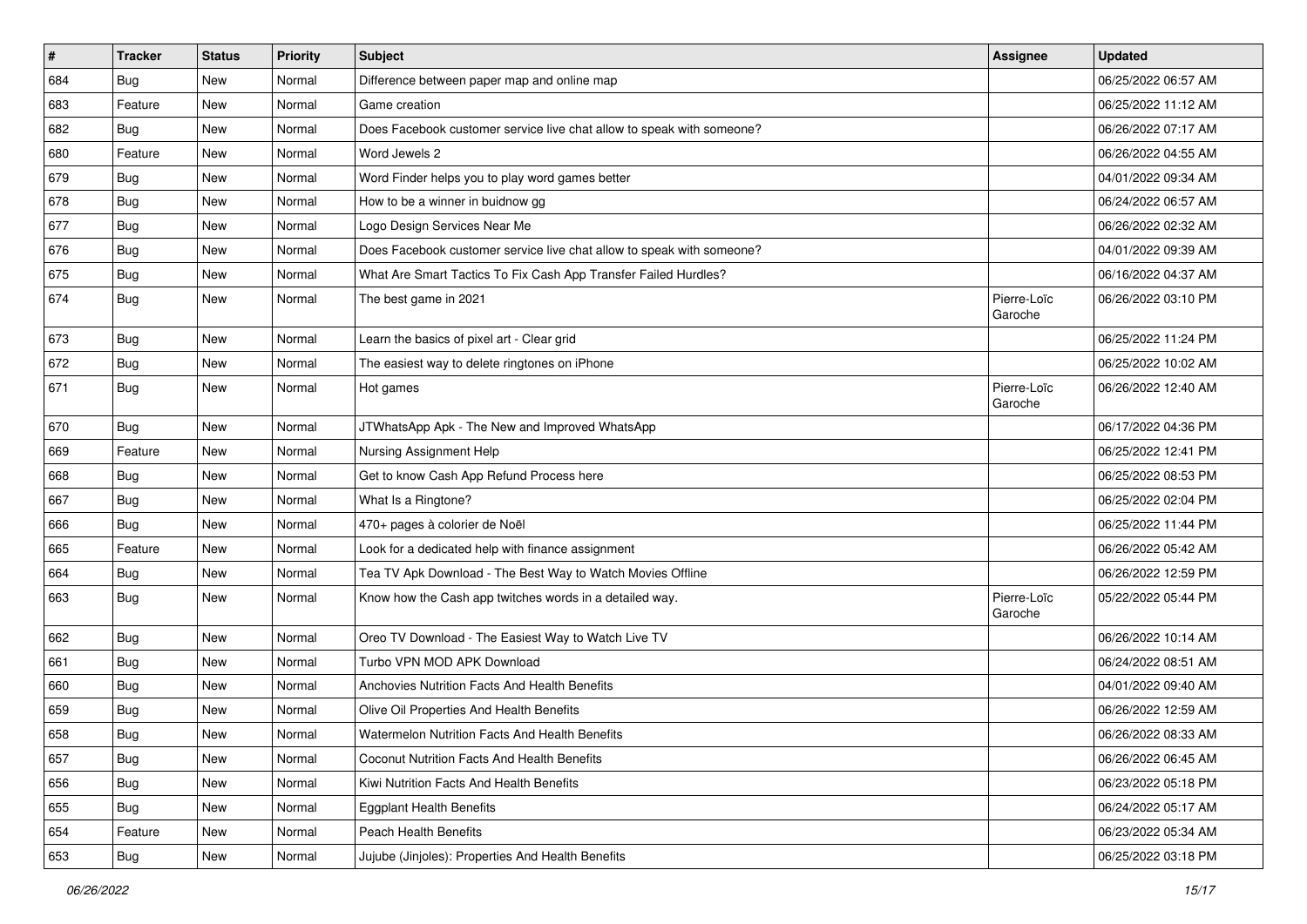| $\vert$ # | <b>Tracker</b> | <b>Status</b> | <b>Priority</b> | <b>Subject</b>                                                                   | <b>Assignee</b> | <b>Updated</b>      |
|-----------|----------------|---------------|-----------------|----------------------------------------------------------------------------------|-----------------|---------------------|
| 652       | <b>Bug</b>     | New           | Normal          | Sesame Health Benefits                                                           |                 | 06/26/2022 09:38 AM |
| 651       | <b>Bug</b>     | New           | Normal          | Salmon Health Benefits                                                           |                 | 06/25/2022 07:05 AM |
| 650       | Bug            | New           | Normal          | <b>Cherries Health Benefits</b>                                                  |                 | 06/26/2022 12:57 AM |
| 649       | Feature        | New           | Normal          | <b>Pear Health Benefits</b>                                                      |                 | 06/26/2022 02:53 PM |
| 648       | Feature        | New           | Normal          | <b>Plum Health Benefits</b>                                                      |                 | 06/26/2022 12:08 AM |
| 647       | Feature        | New           | Normal          | <b>Cranberry Health Benefits</b>                                                 |                 | 06/25/2022 09:21 PM |
| 646       | Feature        | New           | Normal          | Collaborative Research Group                                                     |                 | 04/01/2022 09:36 AM |
| 645       | Bug            | New           | Normal          | thong tin chinh xac nhat hom nay                                                 |                 | 06/25/2022 04:16 AM |
| 644       | Bug            | New           | Normal          | <b>TeaTV App Review</b>                                                          |                 | 06/26/2022 07:17 AM |
| 643       | Bug            | New           | Normal          | Oreo TV Apk Download                                                             |                 | 06/25/2022 10:46 PM |
| 642       | <b>Bug</b>     | New           | Normal          | thong tin thoi tiet ngay hom nay                                                 |                 | 06/26/2022 09:45 AM |
| 641       | <b>Bug</b>     | New           | Normal          | Get Best Economics Dissertation Writing Service                                  |                 | 06/25/2022 10:04 AM |
| 640       | Bug            | New           | Normal          | play game with me                                                                |                 | 06/26/2022 01:19 PM |
| 639       | <b>Bug</b>     | New           | Normal          | thong tin chinh xac                                                              |                 | 06/26/2022 05:25 AM |
| 638       | <b>Bug</b>     | <b>New</b>    | Normal          | Run 3 game                                                                       |                 | 06/26/2022 06:31 AM |
| 637       | Feature        | New           | Normal          | Why do the Outlook rules not work in my account?                                 |                 | 06/25/2022 12:51 AM |
| 636       | <b>Bug</b>     | New           | Normal          | What is the most popular furniture color?                                        |                 | 06/25/2022 04:57 PM |
| 635       | Bug            | New           | Normal          | Buy Steroids Online with OurMedicnes.com   Best Quality Steroids                 |                 | 06/26/2022 12:01 AM |
| 634       | <b>Bug</b>     | New           | Normal          | Buy Vidalista Tablets (Tadalafil) at [\$25 OFF + Free Shipping] Vidalistatablets |                 | 06/25/2022 04:00 PM |
| 633       | <b>Bug</b>     | New           | Normal          | How i can i solve my issue                                                       |                 | 04/01/2022 09:38 AM |
| 632       | <b>Bug</b>     | New           | Normal          | CheapestMedsShop   100% Safe Medicines Online in UK & AUS.                       |                 | 06/23/2022 05:23 AM |
| 631       | <b>Bug</b>     | New           | Normal          | How Can I Load Cash App Card at Walmart straight away?                           |                 | 04/01/2022 09:38 AM |
| 630       | Bug            | New           | Normal          | How Can I Load Cash App Card at Walmart straight away?                           |                 | 06/26/2022 12:04 AM |
| 629       | <b>Bug</b>     | New           | Normal          | How Can I Load Cash App Card at Walmart straight away?                           |                 | 06/24/2022 07:55 PM |
| 628       | <b>Bug</b>     | New           | Normal          | CV reviewing services!                                                           |                 | 06/26/2022 06:49 AM |
| 627       | Bug            | New           | Normal          | <b>HELO</b>                                                                      |                 | 06/26/2022 06:42 AM |
| 625       | <b>Bug</b>     | New           | Normal          | The best free online driving directions tool                                     |                 | 04/01/2022 09:28 AM |
| 624       | <b>Bug</b>     | New           | Normal          | Use go with the Driving Directions for your go                                   |                 | 06/21/2022 04:54 AM |
| 623       | <b>Bug</b>     | New           | Normal          | Listen to online radio stations for mobile phones                                |                 | 06/26/2022 01:20 PM |
| 622       | <b>Bug</b>     | New           | Normal          | CheapestMedsShop   100% Safe Medicines Online in UK & AUS.                       |                 | 06/26/2022 12:06 PM |
| 621       | <b>Bug</b>     | New           | Normal          | Buy All Modafinil & Armodafinil Tablets @Buy Modafinil US                        |                 | 06/26/2022 02:20 AM |
| 620       | <b>Bug</b>     | New           | Normal          | Viagra Meds: Fastest & Quick Delivery On Your Doorstep - USA                     |                 | 06/26/2022 11:15 AM |
| 619       | <b>Bug</b>     | New           | Normal          | Online Trusted Medicine Store in US for Health - Genericmedsupply                |                 | 06/25/2022 01:55 PM |